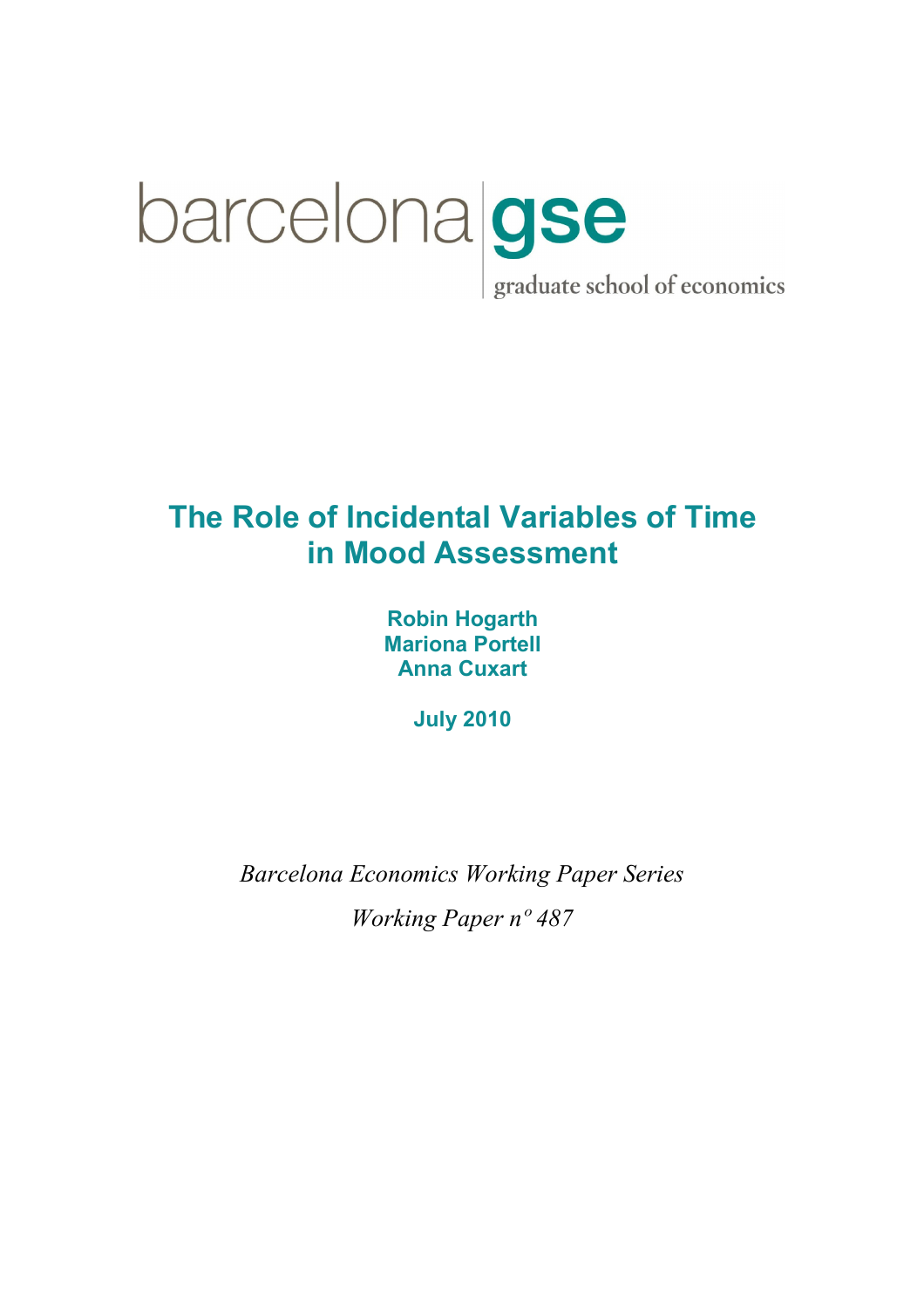# **The role of incidental variables of time in mood assessment**

Robin M. Hogarth,<sup>1\*</sup> Mariona Portell,<sup>2</sup> & Anna Cuxart<sup>3</sup>

robin.hogarth@upf.edu

mariona.portell@uab.cat

anna.cuxart@upf.edu

<sup>1</sup>ICREA & Universitat Pompeu Fabra, Department of Economics and Business, Ramon Trias Fargas, 25-27, 08005 Barcelona, Spain.

<sup>2</sup>Universitat Autònoma de Barcelona, Department of Psychobiology and Methodology of Health Sciences, Campus de Bellaterra, s/n, 08193, Cerdanyola del Vallès, Spain.

<sup>3</sup>Universitat Pompeu Fabra, Department of Economics and Business, Ramon Trias Fargas 25-27, 08005 Barcelona, Spain.

\* This research has been supported by a grant from the Spanish Ministerio de Ciencia y Innovación (number ECO2009-09834).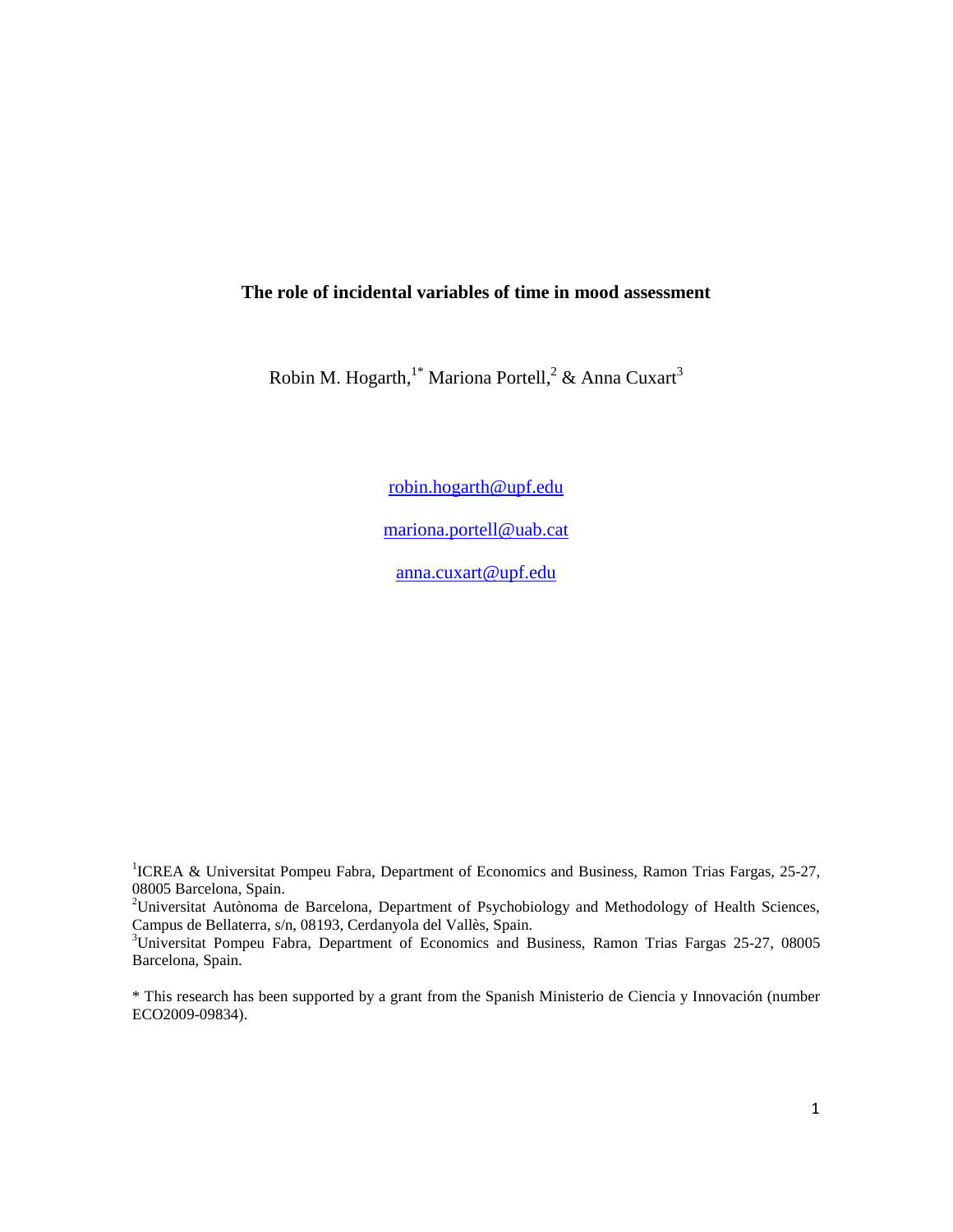# **ABSTRACT**

Determining what influences mood is important for theories of emotion and research on subjective well-being. We consider three sets of factors: activities in which people are engaged; individual differences; and incidental variables that capture when mood is measured, e.g., time-of-day. These three factors were investigated simultaneously in a study involving 168 part-time students who each responded 30 times in an experience sampling study conducted over 10 working days. Respondents assessed mood on a simple bipolar scale – from 1 (very negative) to 10 (very positive). Activities had significant effects but, with the possible exception of variability in the expression of mood, no systematic individual differences were detected. Diurnal effects, similar to those already reported in the literature, were found as was an overall "Friday effect." However, these effects were small. Lastly, the weather had little or no influence. We conclude that simple measures of overall mood are not greatly affected by incidental variables.

Keywords: Affect; mood; experience sampling; diurnal effects; day-of-the-week; weather; multilevel analysis.

JEL codes: C93; I00; I19; I131

Version: July 20, 2010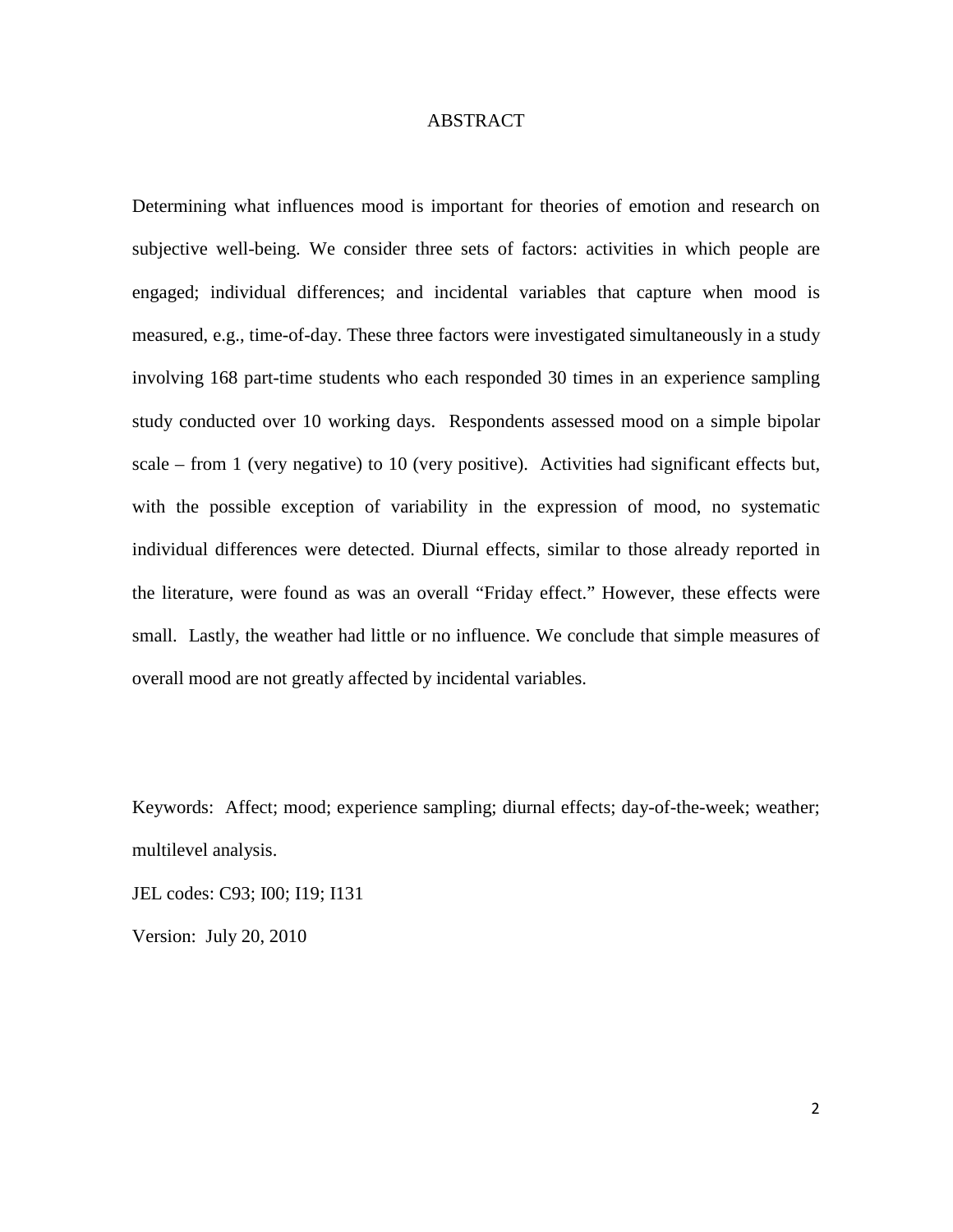# 1. INTRODUCTION

Understanding variability in levels of mood and happiness in daily life is an important topic that has attracted a significant scientific literature (see, e.g., Bradburn, 1969; Csikszentmihayli, 1990; Strack, Argyle, & Schwartz, 1991; Diener & Seligman, 2004; Kahneman, Krueger, Schkade, Schwartz, & Stone, 2004). It is possible to conceive of this variability as being moderated by three classes of variables. First are the activities in which people are involved and specific events that occur (see, e.g., Csikszentmihayli, 1990; Clark & Watson, 1988; Kahneman et al., 2004). Second are variables that are specific to individuals such as age, gender, culture, and personality (see, e.g., Diener, Oishi, & Lucas, 2003; Oishi, Diener, Choi, D.-W., Kim-Prieto, & Choi, T., 2007). And third are timerelated factors that are beyond individual control and which form the background against which daily life is lived. We call this third class of variables *incidental.*

The purpose of the present paper is to explore – within the same investigation – the role of three incidental variables on the expression of mood, specifically, time-of-day, dayof-the-week, and the weather. That each might affect mood matches common intuition. Moreover, there is already a growing literature that documents effects, albeit separately (see below).

Our study is motivated by two important issues. The first is to further understanding of the joint effects of different cyclical factors on mood. Are there regularities? On what do these depend? How? Are some incidental variables more important than others? The second has a more practical orientation relating to the measurement of social well-being (or happiness). Does it matter *when* such judgments are elicited? Whereas it is well-known that such assessments can be affected by factors such as question order (see, e.g., Strack,

3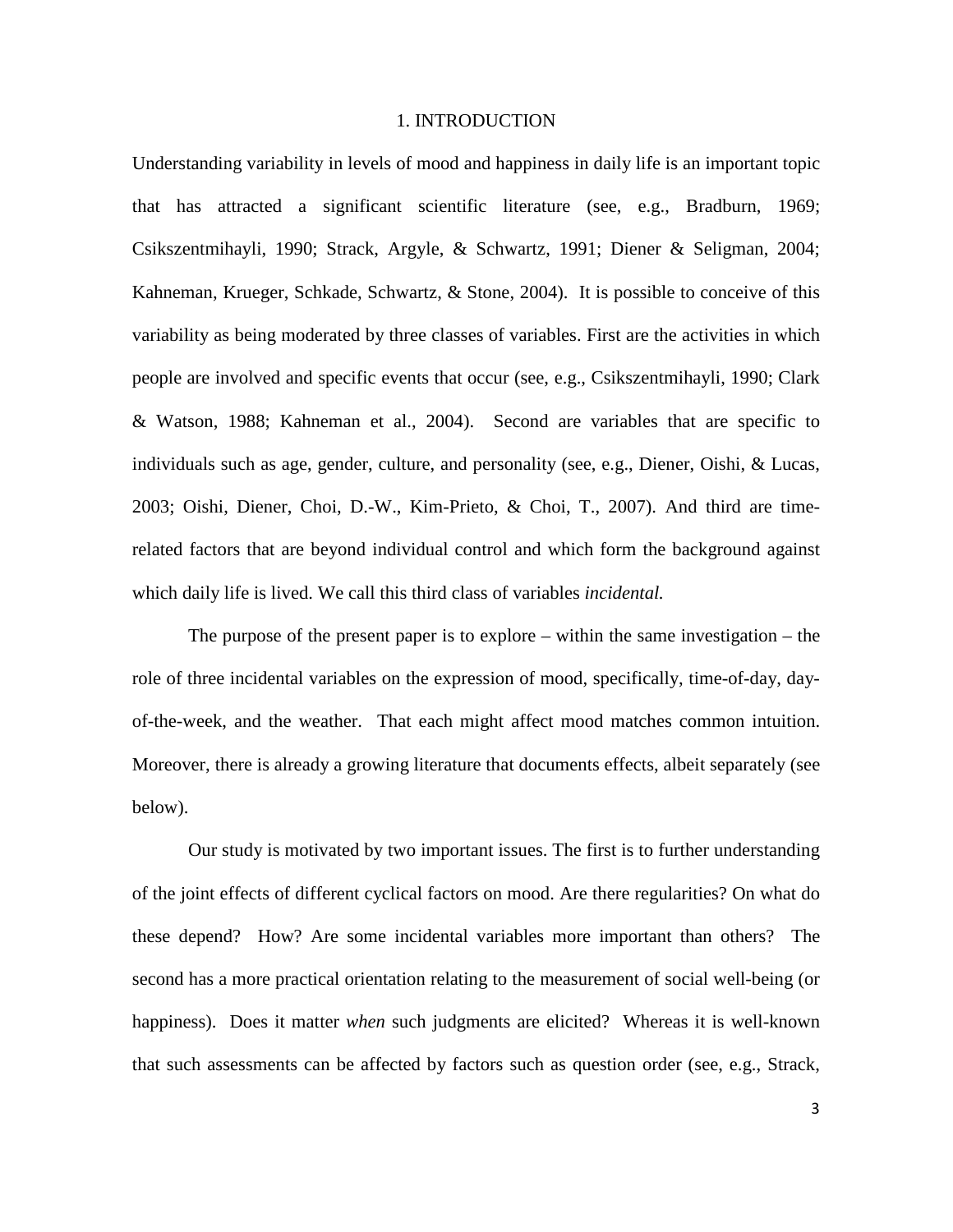Martin, & Schwartz, 1988) or the occurrence of major events (positive or negative), it is not clear how they are affected by what we have called incidental variables. Moreover, not only is it important to establish whether such variables have reliable influences on mood but also their magnitude.

The data we analyze were originally collected in two studies that used the Experience Sampling Method (ESM) (Hurlburt, 1997; Hektner, Schmidt, & Csikszentmihayli, 2007) to study everyday perceptions of risk (Hogarth, Portell, & Cuxart, 2007; Hogarth, Portell, Cuxart, & Kolev, in press). However, an important feature of both studies was that the first question respondents were asked when prompted at random moments was an assessment of mood. Indeed, the first three questions of both studies were identical across experimental treatments (the second and third questions asked what participants were doing and whether the activity was personal or professional in nature). Thus, since in the analyses reported here we only use the first three responses, it is reasonable to aggregate the two sets of data (see also below).

 Unlike much of the recent literature on mood, we used a single bipolar measure. We simply asked respondents "*How would you evaluate your emotional state right now?*" on a scale from 1 (very negative) to 10 (very positive). Whereas this "overall mood" question does not distinguish between negative and positive moods (Watson & Tellegen, 1985; Clark & Watson, 1988) nor different types of moods (see, e.g., Stone, Schwartz, J., Schwartz, N., Schkade, Krueger, & Kahneman, 2006), it does provide a simple overall measure to which our respondents could relate easily in the context of the other questions they were asked. In addition, we note that the use of single questions of "subjective wellbeing" is quite common in many happiness surveys and has provided meaningful data (see,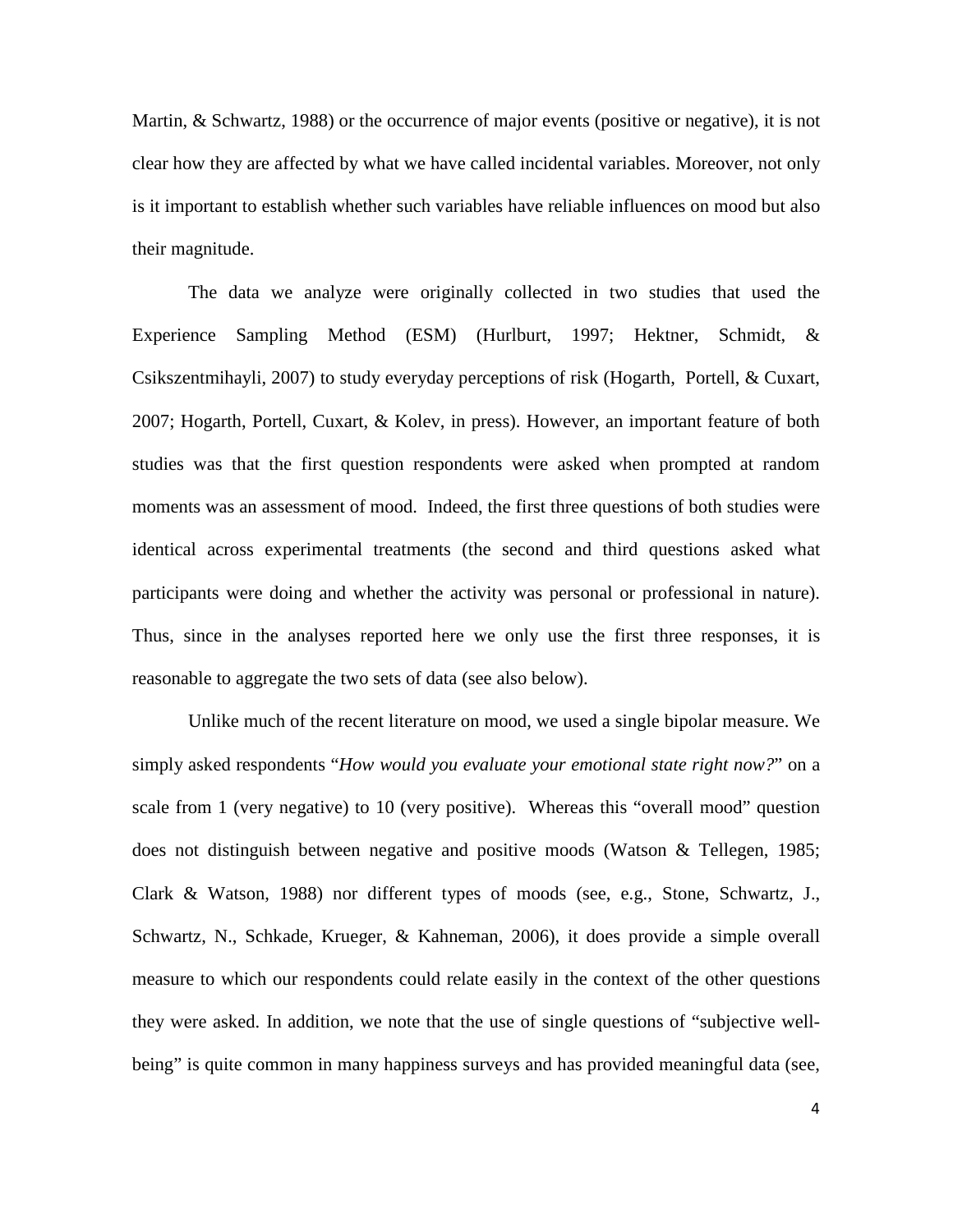e.g., Frey & Stutzer, 2002; Diener & Seligman, 2004).<sup>1</sup> As such, answers to our question can be thought of as summary measures of overall mood, possibly equivalent to a ratio of positive to negative moods. Later in this paper, we detail steps we took to assess the validity and reliability of our single mood measure.

We collected data on mood (as defined above) by having respondents complete prepared response sheets when triggered by text messages sent to their cellular telephones at *random* moments during their working days. In short, by using cellular telephones (owned by our respondents), we implemented the ESM and collected *random samples* of mood *in everyday settings*. In addition, we also gathered data on what respondents were actually doing when asked by the ESM to answer questions. The innovative feature of our data collection and analysis is the joint consideration of effects on mood due to the three classes of variables discussed above, namely: activities, individual differences, and incidental factors.

Our main results document the fact that judgments of mood are affected by the three classes of incidental variables we considered and, of course, the activities in which people are engaged. However, although these incidental factors are statistically significant in our study, they are not very predictive of overall assessments of mood, that is, the effects are small.

This paper is organized as follows. In the next section, we describe the study in terms of the participants and procedures used for data collection. This is followed by a review of literature on incidental factors in studies of mood that provides the motivation for

l

<sup>&</sup>lt;sup>1</sup> We note here that in our second study (Hogarth et al., in press) we also collected data on emotional reactions (Bradley & Lang, 1994), and thus can use these data to support the appropriateness of our mood measure (see Section 5 below).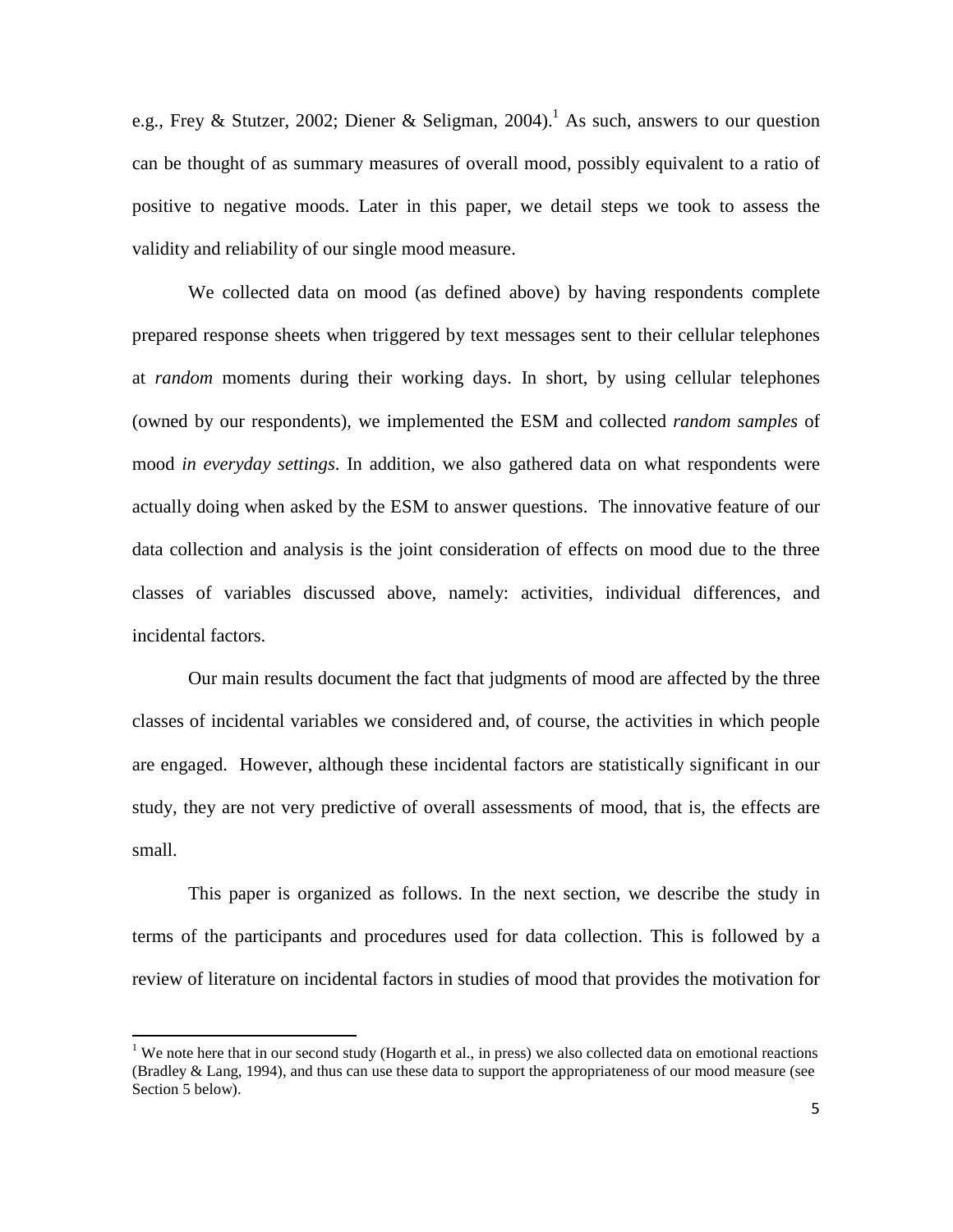the analyses and results that we present in the subsequent section. Next, we outline the steps taken to establish the validity and reliability of our single mood measure. In a final section, we discuss the implications of our findings.

# 2. THE STUDY

The data were collected in two phases. The first took place in February and May of 2005, the second in October of 2006. Each phase involved a separate ESM study designed to illuminate the perception of risks (Hogarth, et al., 2007; in press) but, as noted above, since the first three questions were identical in both (see below), we have combined the two datasets for the purpose of the present analysis (that only involves these three questions).

# **Participants**

All participants were students recruited from the Universitat Autònoma de Barcelona. A condition of their participation was that they had part-time jobs (defined by at least one third of full working days). There were 168 participants in all  $-74$  in phase 1 and 94 in phase 2. There were more women than men  $-46$  vs. 28 in phase 1, and 64 vs. 30 in phase 2. They ranged in age between 17 and 56 with a median of 22 in phase 1, and 19 in phase 2. Those participating in phase 1 were each paid 30 euros. In phase 2, the remuneration was 35 euros. Participants were required to respond to the questions detailed below as well as to some additional questions that are irrelevant to this analysis. In addition, they were required to attend sessions before and after the study for instructions and debriefing (that included some further questions).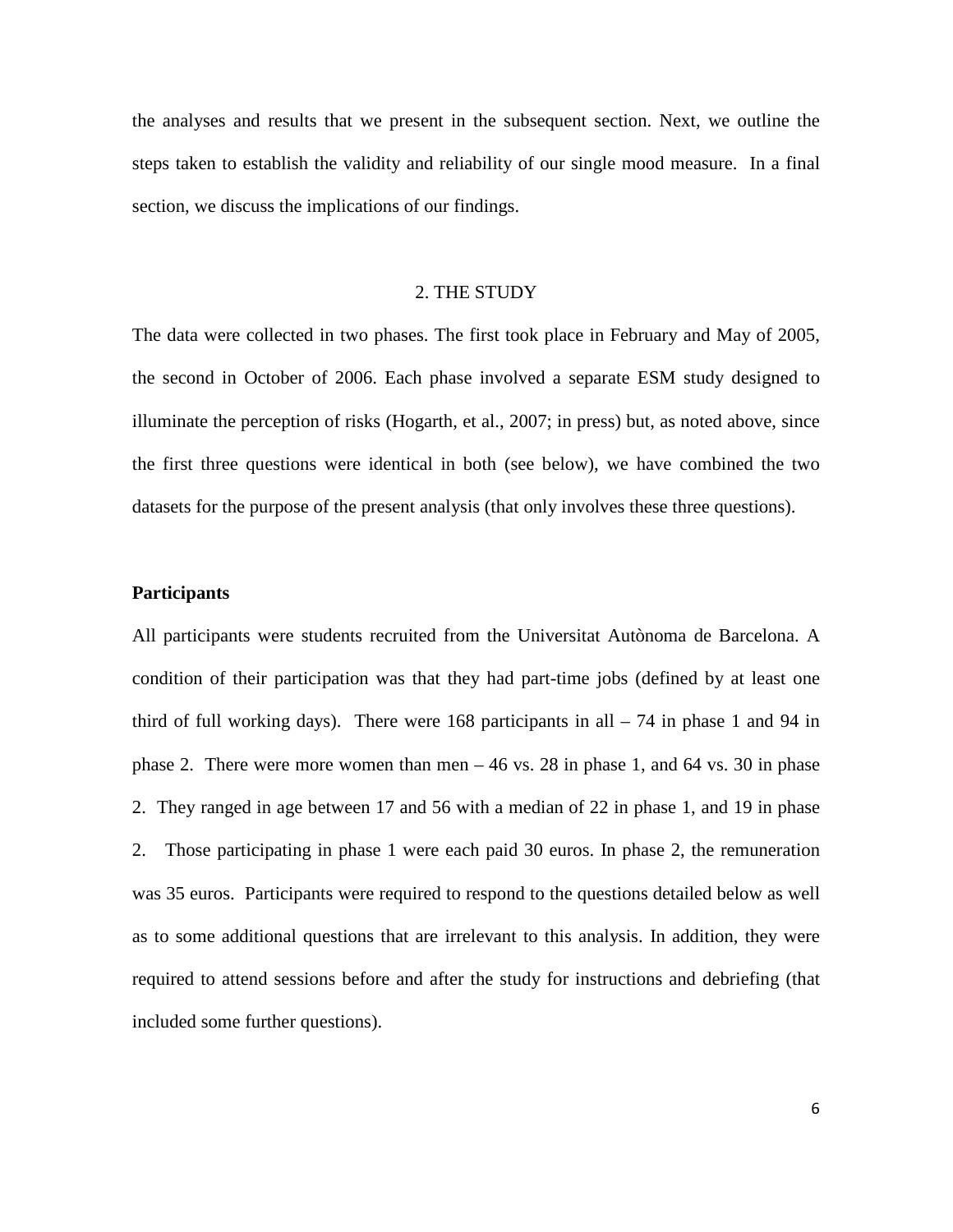# **Procedure**

We sent text messages to participants between 8 am and 10 pm over a two-week period that excluded week-ends, i.e., for 10 consecutive working days. Depending on their working hours, some participants received their messages between 8 am and 3 pm and the others between 3 pm and 10 pm (43 and 125 participants, respectively).<sup>2</sup> To determine when messages should be sent, we divided time into segments of 15 minutes and chose six segments at random each day (three for each group of participants).

When they received a message, participants were required to note the date and time and to answer a series of questions.<sup>3</sup> The first three questions and types of scale used were:

- 1. *How would you evaluate your emotional state right now?* Scale from 1 (very negative) to 10 (very positive)
- 2. *What are you doing right now?* Open-ended and subsequently referred to as ACT.
- 3. *Is ACT professional or personal in nature?* Binary response, coded (0/1)

There were up to five additional questions after this that varied by phase and experimental conditions within phases (Hogarth et al., 2007; in press).

After completing the task, participants were thanked, debriefed, and paid in a postexperimental session in which they also answered demographic and other questions. Phase 1 participants also completed Rotter's (1966) Internal-External "Locus of Control" questionnaire (IE).

l

 $2$  The objective was to send participants messages during the part of the day in which they were mainly at work.

<sup>&</sup>lt;sup>3</sup> All questions were asked in Spanish.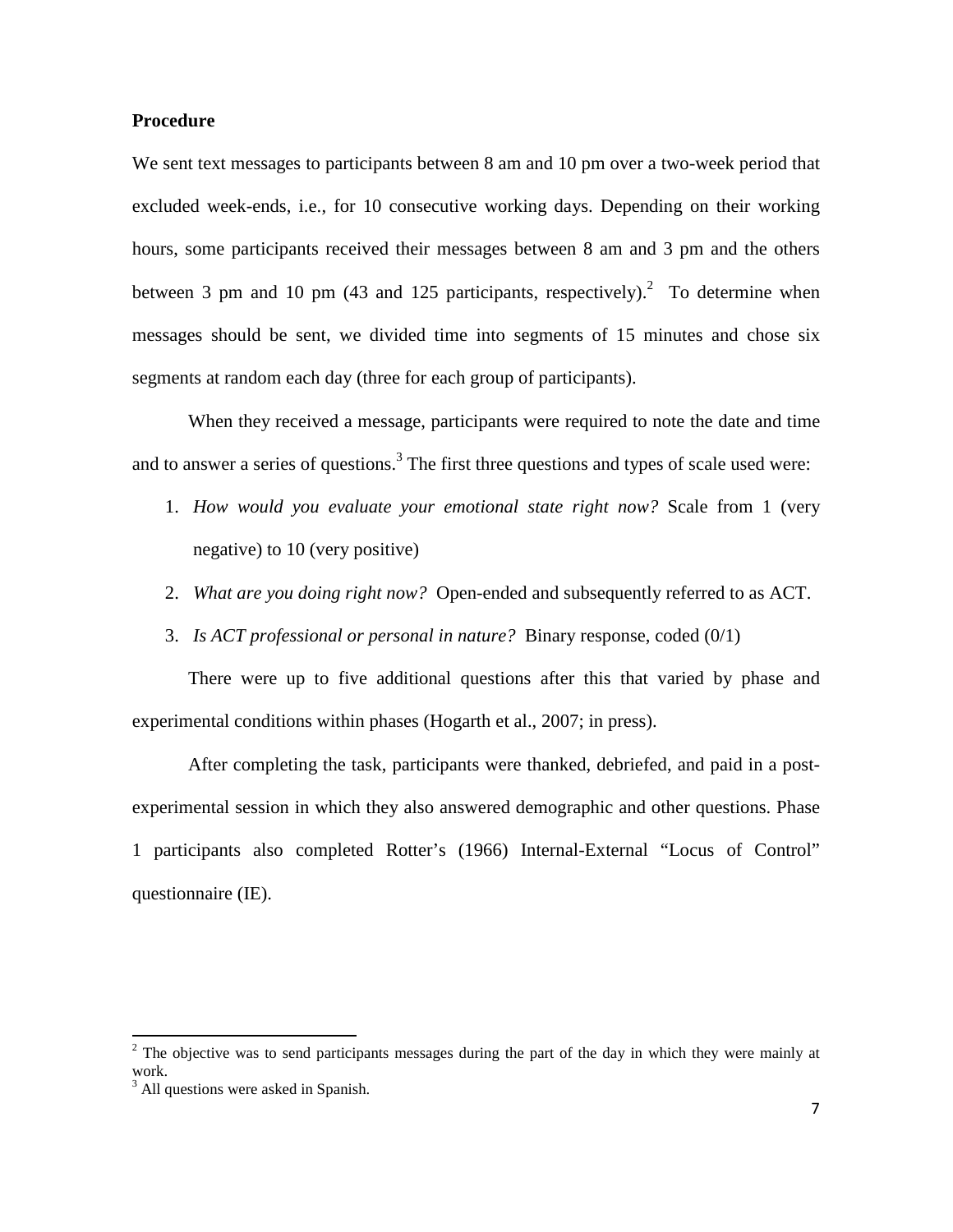# 3. THE ROLE OF INCIDENTAL FACTORS

Prior studies have specifically and directly investigated factors that we classify as incidental. Of particular importance are the possible impacts of the timing of mood questions which can be classified as being due to the time-of-day (diurnal), day-of-theweek, or seasonal. However, since our data does not contain sufficient samples of seasonal observations, we exclude the latter from consideration.<sup>4</sup>

*Diurnal effects*. Investigators have considered the existence of mood cycles for several types of mood (not just positive and negative) using a variety of different methods from simple rating methods to ESM to the more comprehensive Daily Reconstruction Method (DRM) pioneered by Kahneman et al. (2004).

 A priori, this is not a simple area of investigation in that "natural" biological cycles might well be masked by factors such as the social organization of the day as well as specific events (cf., Clark & Watson, 1988). Thus, in an especially interesting study where a heterogeneous sample of 18 adults were kept in isolation over five days, Monk, Fookson, Moline, and Pollak (1985) measured several moods and activities at frequent intervals. Their measures of "happy" (or positive mood) and overall "wellbeing" showed inverted-U patterns with the maxima being achieved some 4.1 hours after waking. "Sad" (or negative mood) had no temporal pattern.

Wood and Magnello (1992) had several different groups of respondents (students and non-students) assess moods and energy levels at different points in the day. Their conclusions were, in brief, that positive mood had a diurnal effect but negative mood did

l

<sup>&</sup>lt;sup>4</sup> Seasonal effects of weather on moods and behavior have been documented (see, e.g., Smith, 1979; Harmatz, Well, Overtree, Kawamura, Rosal, & Ockene, 2000).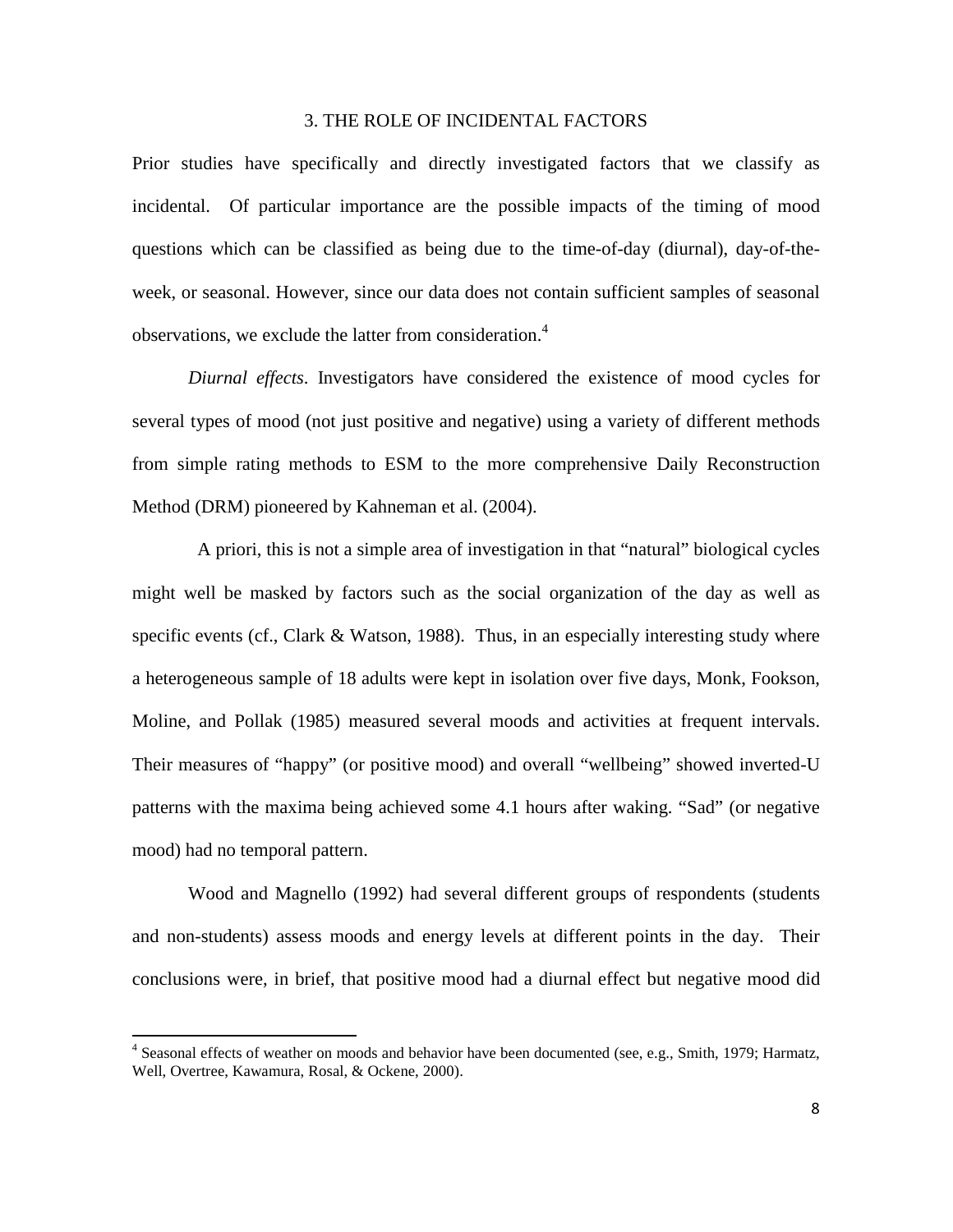not. Second, moods with cycles reached their peaks between 10 a.m. and noon, and although energy levels dipped after lunch, they rose late at night for students. Third, they speculated that whereas positive moods might have a biological component, negative moods might reflect environmental factors to a greater extent. In a related study of chronic fatigue syndrome patients and a control group, Wood, Magnello, and Sharpe (1992) again found that diurnal patterns of energy were highly correlated with positive mood and reached their peaks between 10 a.m. and noon but measures of negative affect showed no diurnal pattern.

Further evidence for the inverted-U shaped curve across the day for positive affect – and yet no relation for negative affect – can be found in several other studies (Thayer, 1987; Clark, Watson, & Leeka, 1989; Watson, Wiese, Vaidya, & Tellegen, 1999; Murray, Allen, & Trinder, 2002; Peeters, Berkhof, Delespaul, Rottenberg, & Nicolson, 2006).

Stone, Smyth, Pickering, and Schwartz (1996) made a detailed study of the moods experienced by 94 employees of a large insurance company in New York. They collected data every 15 minutes over the course of most of one day using a diary method. They found that moods were quite influenced by specific activities or location that were correlated with times in the day (such as commuting in early morning/late afternoon or lunch at noon), but that nonetheless other diurnal cycles were not dependent on such factors (in particular, "rushed," " sad," and "tired").

Stone et al. (2006) analyzed a large dataset involving responses by 909 working women in Texas using the DRM (Kahneman et al., 2004). They were able to tabulate changes in twelve moods (assessed by adjectives) across one working day and noted several distinctive diurnal patterns. There were peaks for positive emotions at noon and in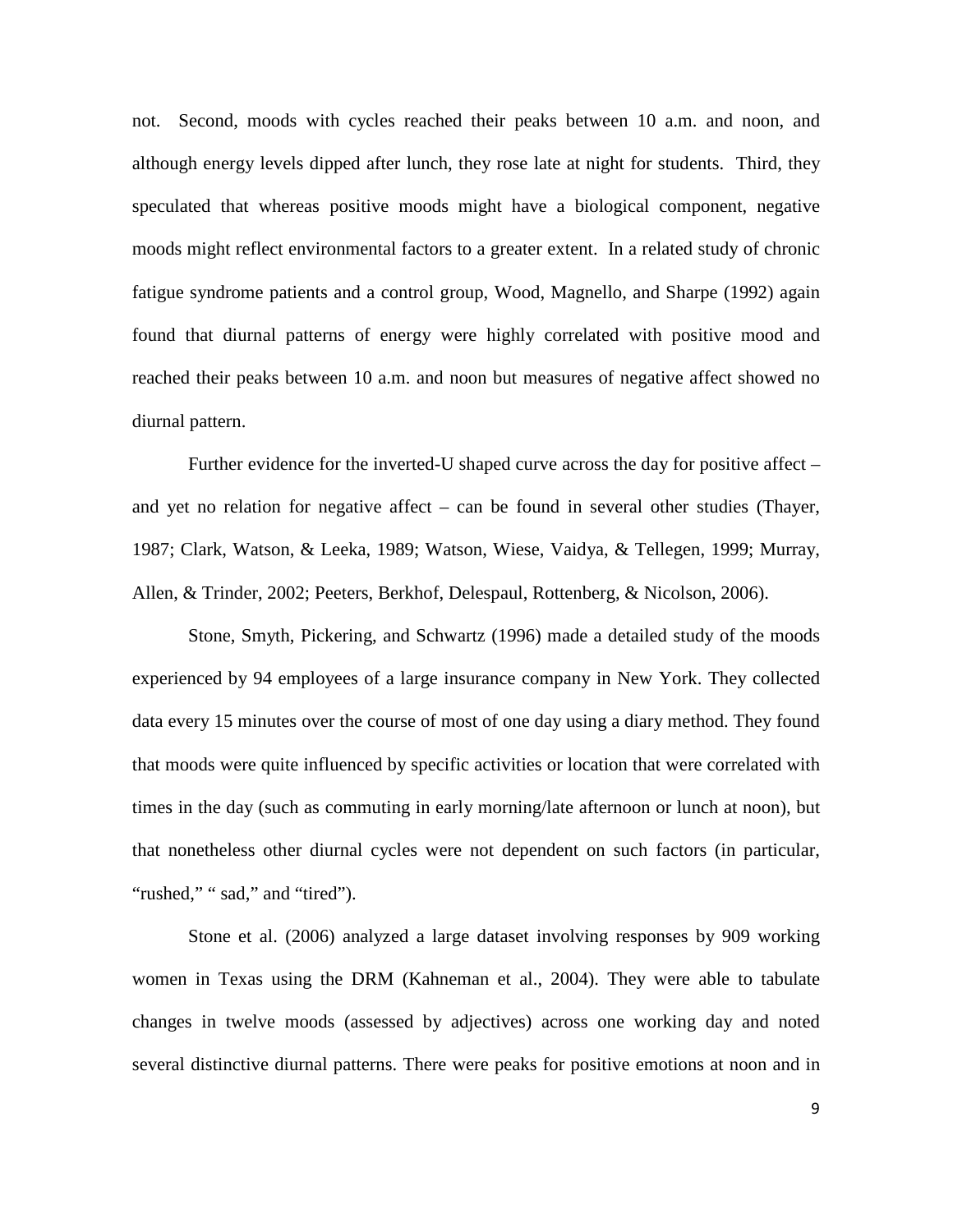the evening and peaks for negative emotions in mid-morning and mid-afternoon. Other moods had V and inverted-U shaped patterns ("tired" and "competent," respectively). The advantage of the methodology used by Stone et al. (2006) was its ability to capture a large amount of relevant data. However, this was limited to the activities of a single day and thus, by itself, could not capture variation in factors such as the weather. Nonetheless, as the authors themselves state:

With regard to the diurnal cycles observed in this sample of Texas women, not only were several findings based on smaller scale studies replicated, we detected diurnal rhythms that to our knowledge have not previously been reported. A consistent and strong bimodal pattern was found for positive and negative emotions. For the three positive adjectives, emotion levels during the work day had a peak at noon and a second peak starting at about 7 p.m. and the higher level lasted the rest of the evening. Conversely, peaks for the six negative adjectives were at about 10 a.m. and then at 4 or 5 p.m., although this pattern was relatively weak for some of the adjectives. One interpretation of this bipolarity is that the elevation of negative emotions was due to work and that lunchtime provided a respite from the demands of the work environment, reducing negative emotions (and increasing positive emotions)…. (Stone et al., 2006, p. 145).

Finally, we note an interesting implication of diurnal mood fluctuations on behavior. Kramer (2001) found that stock returns (resulting from trading) tend to be higher in the morning than in the afternoon, a finding she attributed to people suffering more from depression earlier rather than later in the day, i.e., negative mood is less in the afternoon than in the morning.

*Day-of-the-week effects*. Most people are familiar with feelings of "blue Mondays" and "happy Fridays" (TGIF) as markers of starting and ending the work week. However, what evidence exists to support these notions?

Rossi and Rossi (1977) reported a study of daily moods of university students over a 40-day period. Using a measure of the ratio of the endorsements of positive to negative mood adjectives, they found an increasing trend in mood from Monday through Friday with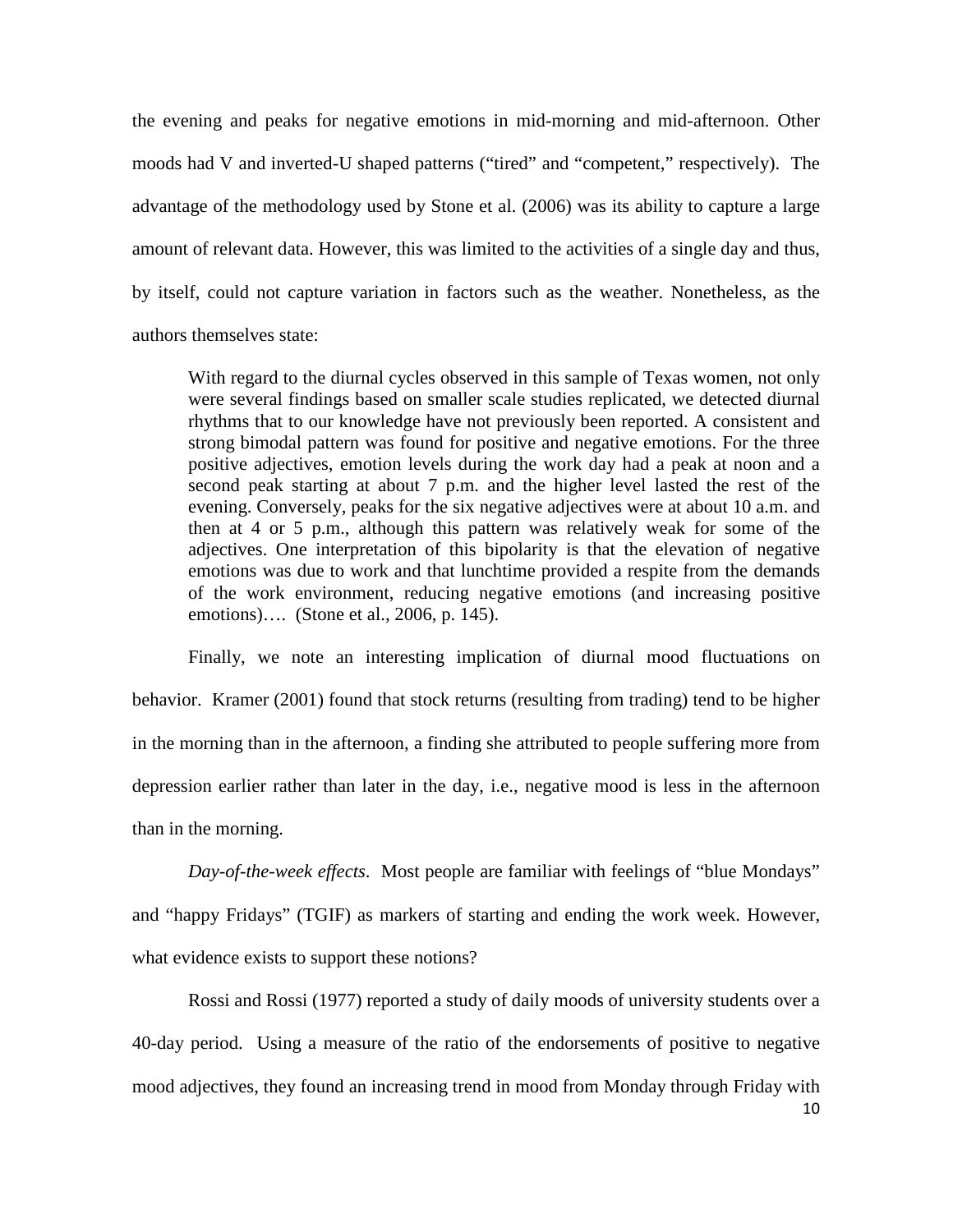a stronger slope for men  $(n=15)$  than women  $(n=67)$ . They explain this gender effect by noting that women's daily moods are confounded by effects of menstrual cycles that do not match days of the week. However, they also show that there are day-of-the-week effects for women controlling for effects of menstrual cycles.

In a further study involving undergraduate students (39 females and 35 males) who completed mood reports for 84 consecutive days, Larsen and Kasimatis (1990) found a strong weekly pattern of data similar to that of Rossi and Rossi (1977). Moreover, they detected a systematic personality difference in that extraverts exhibited more variability in daily moods than introverts.

Replication of these effects with larger and more representative samples has, however, not proven successful. For example, Stone, Hedges, Neale, and Satin (1985) carried out several studies with substantial samples of married men. Their findings can be summarized by stating that although their respondents believed that Mondays were "blue" and Fridays "happy," this was not the case when mood was actually measured on those days. (At week-ends, however, positive mood was generally higher and negative mood lower.) In a diary study involving 166 married couples over six weeks, Bolger, De Longis, Kessler, and Schilling (1989) found no day-of-the-week effects. However, from their study one might also infer that these could be perturbed by other more impactful events.

*Weather conditions*. Most people have an intuitive feeling that mood levels vary with weather. However, both mood and weather conditions can be classified on several dimensions and the empirical research does not present a clear picture.

Several studies clearly show effects of weather on human actions where it is assumed that mood, as a reaction to changes in weather, affects behavior. For example,

11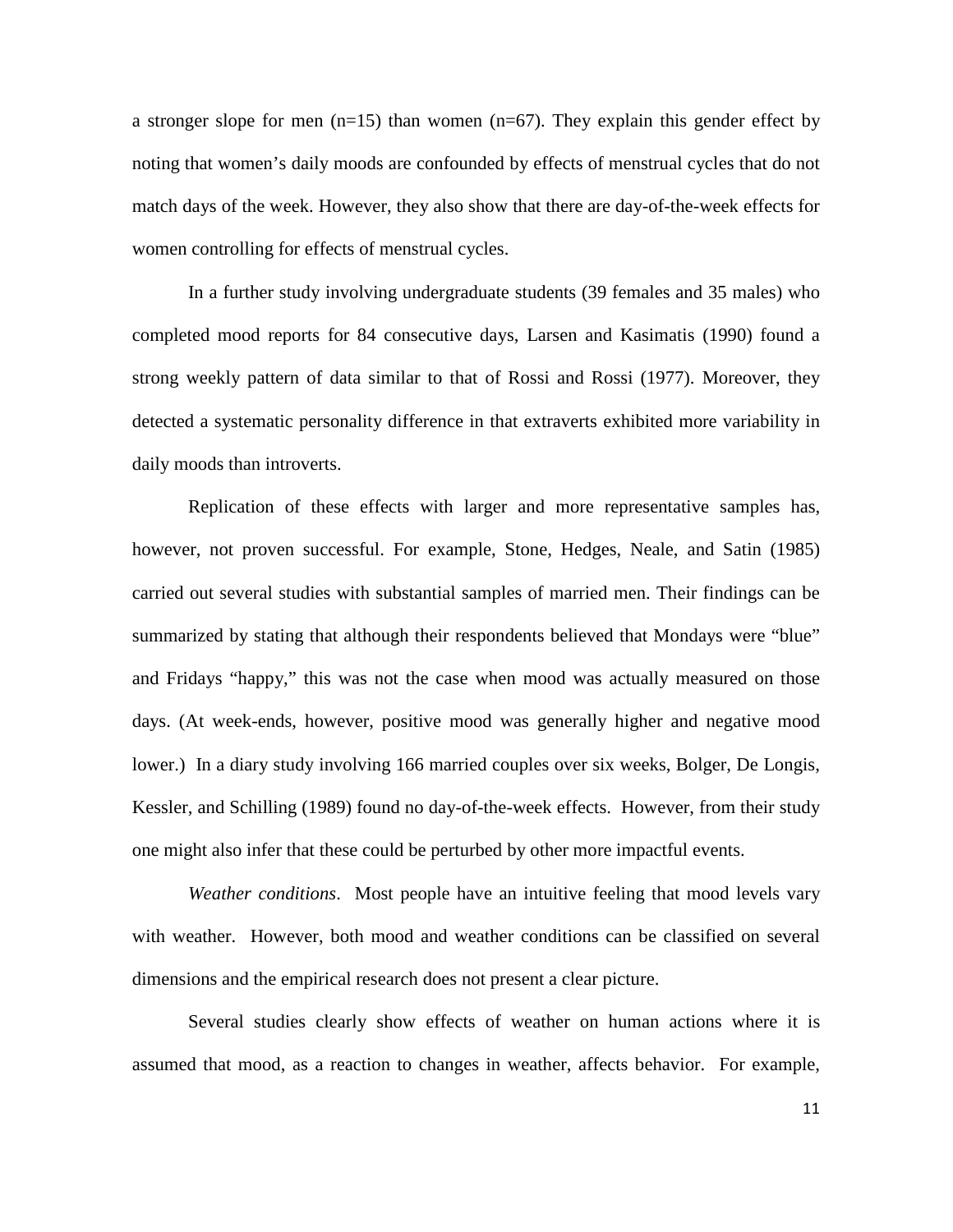Hirshleifer and Shumway (2003) showed that the amount of sunshine is significantly correlated (positively) with stock returns. Moreover they documented this effect across 26 countries (national exchanges) from 1982 to 1997 thereby providing support for an earlier study by Saunders (1993) in the US (see also Trombley, 1997).<sup>5</sup> Further evidence has been provided by Rind (1996) and Rind and Strohmetz, (2001) who documented how beliefs concerning good weather increased tips given in restaurants. Finally, Simonsohn (2007) reported that university admissions officers change the weights of their selection criteria according to weather patterns. In the presence of cloud cover (i.e., lack of direct sunshine), academic attributes of candidates are weighted more heavily.

There is, however, some evidence that sunshine has a direct affect on mood (broadly defined). High levels of sunlight have been seen to increase self-reports of happiness (Schwartz & Clore, 1983) and other similar effects on mood have been reported by Cunningham (1979) and Parrott and Sabini (1990). On the other hand, when Schkade and Kahneman (1998) investigated life satisfaction in large samples of students in two regions in the US that differ in desirable weather (the Midwest and Southern California), they found no differences. But, when respondents were asked to rate life satisfaction of a similar other in the other region, Midwesterners gave higher ratings to Californians than themselves, a difference that Schkade and Kahneman (1998) referred to as a focusing illusion.

Studies conducted some time ago had relatively few observations (participants and times of measurement) but produced some interesting results. Thus, K. M. Goldstein (1972)

l

<sup>&</sup>lt;sup>5</sup> Unfortunately, Hirshleifer and Shumway (2002) point out that trading using a sunshine strategy would not be profitable because it would require so many trades that the transaction costs of trading would not be compensated by the expected benefits.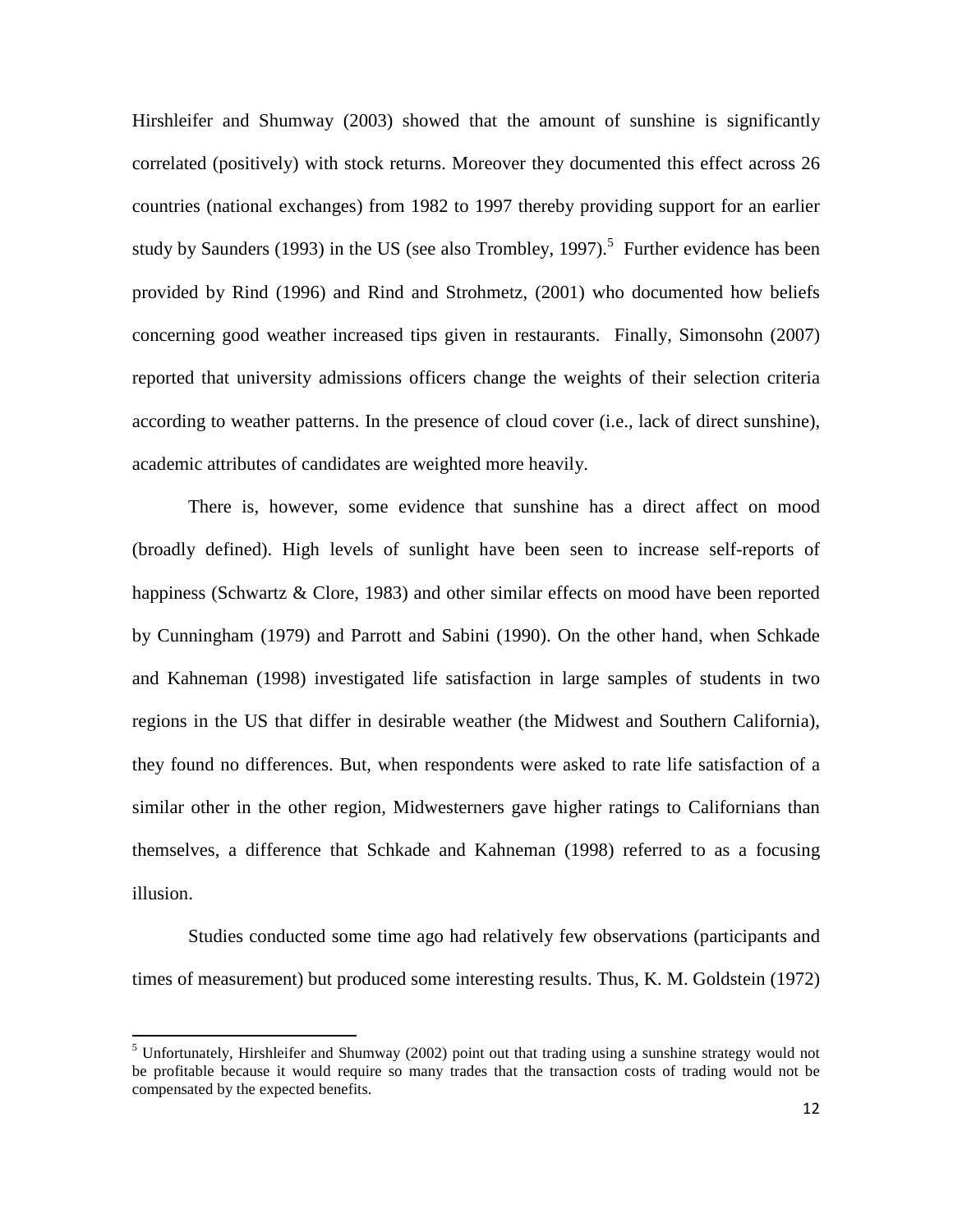reported that better mood was associated with high barometric pressure on some measures but low on others. In addition, his results suggested that gender and being an external (on Rotter's 1966 IE scale) might mediate reactions between mood and weather. Looking at these results a decade later, Sanders and Brizzolara (1982) conducted a study using a larger sample and came to the overall conclusion that the effect of weather on mood is most marked by levels of humidity (better moods beings associated with low humidity). This result was replicated by Howarth and Hoffman (1984) who conducted a study relating measures of ten mood variables to eight weather variables collected from 24 male respondents over eleven days. Humidity, temperature, and hours of sunshine were found to have the greatest effects on mood. However, humidity was the most significant "predictor" (in a regression and canonical correlation analysis).

Recently, Denissen, Butalid, Penke, and van Aken (2008) conducted a comprehensive online diary study  $(N=1,233)$  that examined possible effects of six weather parameters (temperature, wind power, sunlight, precipitation, air pressure, and photoperiod) on three measures of mood (positive affect, negative affect, and tiredness). Using multilevel analysis they found no significant effects of daily weather on positive affect. There were main effects of temperature, wind power and sunlight on negative affect, and sunlight also affected tiredness. However, overall weather fluctuations accounted for very little variance in people's day-to-day mood. Interestingly, through their multilevel analysis Denissen et al. (2008) reported individual effects but these could not be explained by either personality (the Five Factor model) or gender.

In a study by Keller, Fredrickson, Ybarra, Côté, Johnson, Mikels, Conway, and Wager (2005), no relation was found between weather and mood at different times of the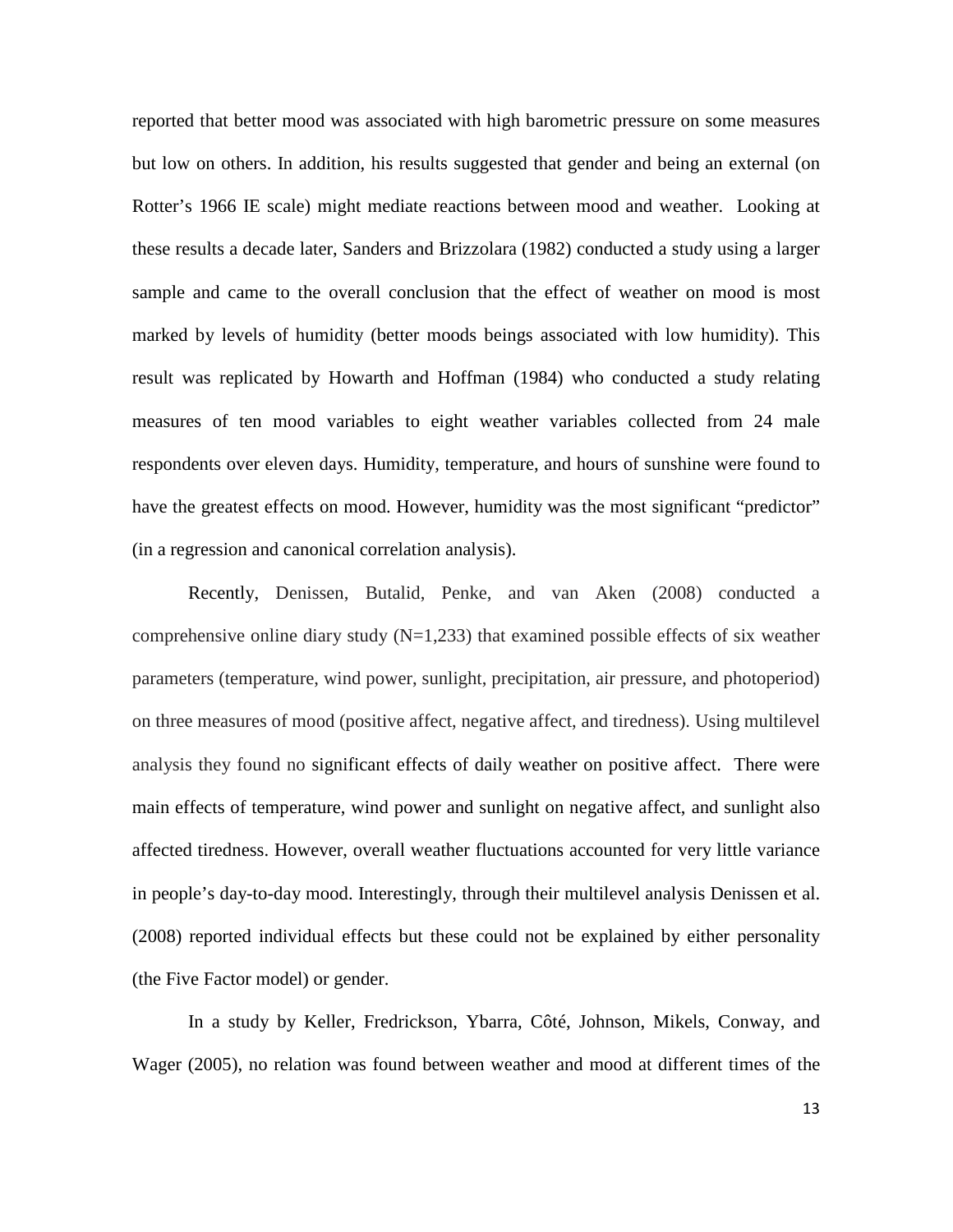year except that pleasant weather (high temperature or barometric pressure) was related to higher mood during the spring as time spent outdoors increased. In short, these investigators posit a post-winter contrast effect due to time spent outdoors in more pleasant conditions.

At one level, it might seem surprising that the literature does not demonstrate "simpler" effects of weather on mood. However, as noted, both weather and mood are multidimensional and, in addition to the fact that the studies reviewed used a variety of different methodologies, there is also the fact the sampling of weather took place at different moments in the year and in different geographical locations. Also, people who have experienced different weather conditions across their lives might well react in different ways. Clearly, future research will need to control for all these kinds of factors and the work to date can only be suggestive.

*Non-incidental factors*. As noted above, the second and third questions asked our respondents what they were doing when asked to assess their mood. Thus, we can also investigate to what extent current activities impact mood. Three types of variables are of interest: (1) the kind of tasks participants were performing (recall they were part-time students questioned mainly while at work); (2) whether participants were doing something that was effectively personal or professional in nature. The literature, for example, shows that people involved in "desirable" events exhibit better moods than those who are not so involved (David, Green, Martin, & Suls, 1997); and (3) whether they were doing something on their own or in the company of one or more others (the latter has been shown to be associated with better moods, Clark & Watson, 1988).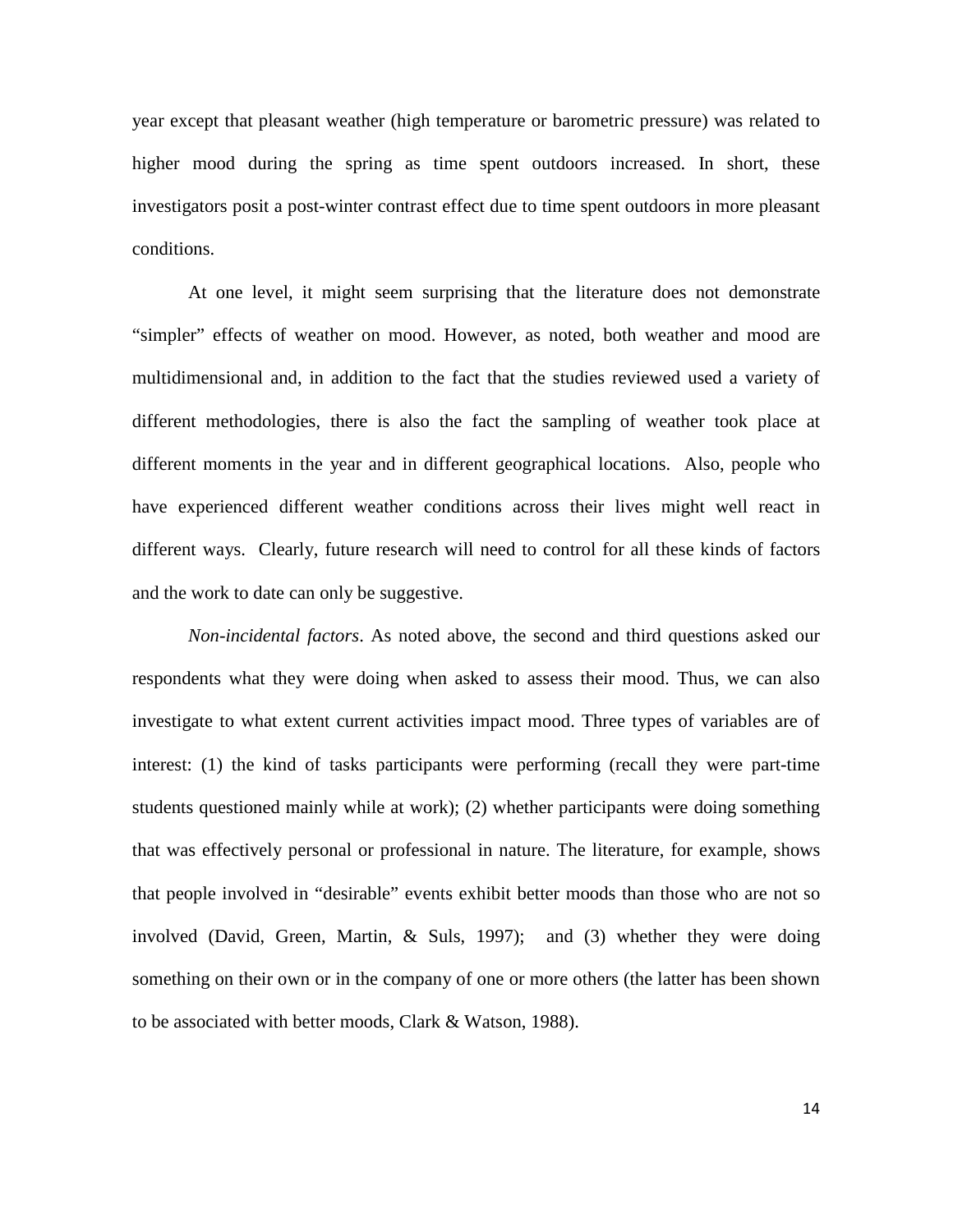### 4. RESULTS

#### **Response rates**

From the 5,040 (= 168 x 10 x 3) messages sent, 5,022 were received (99.6%). For various reasons, people might not receive text messages when they are sent (e.g., cell telephones may have been turned off). We therefore checked the extent to which messages were received when they were sent. For phase 1, participants reported receiving messages between zero and 22 minutes after they were sent with an overall mean (median) of 3 (2) minutes. For phase 2, the range was between zero and ten minutes after reception (overall mean of one minute). We deem both response rates and reported times of receiving messages satisfactory.

# **An overview**

The design of our study involved data that can be thought of as being collected at two levels. One of these levels – termed level  $1 -$  is represented by participants' responses to the 30 occasions on which they received text messages (i.e., at the level of occasions). The other – level  $2 - is$  at that of the participants themselves (i.e., characteristics of the participants that do not change across the 30 occasions). Thus, for example, it is of interest to know whether, say, mood at the moment judgments are elicited (question 1) is associated with what participants were doing (question 2) – i.e., at level  $1$  – and also whether such judgments reflect differences between the participants in, say, gender  $-$  i.e., at level 2. As such, our data can be efficiently modeled using the techniques of hierarchical linear models (Byrk & Raudenbush, 2002; H. Goldstein, 1995; Longford, 1993).

*(Insert Table 1 about here)*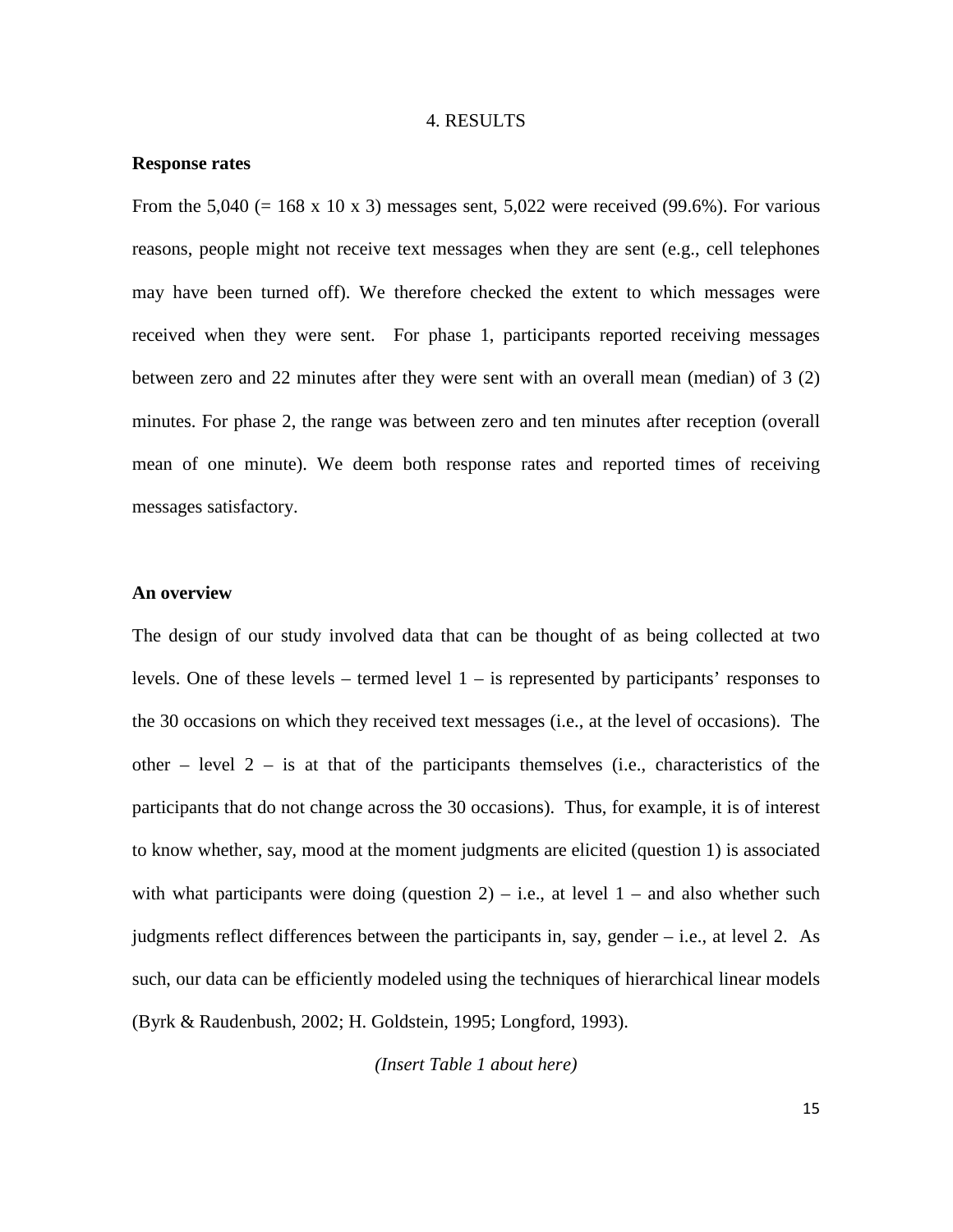Table 1 presents the outcomes of the analysis of such a hierarchical model and provides an overview of our findings. In fact, we show six models to demonstrate the additional effects of different classes of variables.

Model 1 simply estimates the overall mean of mood without accounting for any other factors and the residual variance at level 2 and at level 1 (between and within individuals, respectively). The estimate for overall mood is 6.76 on a scale of from 1 ("very negative") to 10 ("very positive"). The intraclass correlation is 0.20, meaning that 20% of the total variance in mood is accounted for by individual differences. Model 2 shows a statistically significant and fairly large increase in mood (0.46 points) of being involved in personal as opposed to professional activities. In Model 3, significant effects of different types of activities, and the extent to which they involve interaction with other people, are estimated. Model 4 introduces diurnal effects. Model 5 adds those due to the days of the week, and Model 6 captures the effects due to weather.

It is important to emphasize that Table 1 provides an overview of all of our data and that all the models have been estimated assuming fixed effects. We have also estimated models assuming random effects and, in our discussion of results for each class of variables below, we comment on implications of different ways of analyzing the data.

# **Level-2/personal variables**

There are two kinds of level-2 variables: methodological and personal. For the former, we recall that the study was conducted in two phases and, within phases, participants answered questions either mainly in the morning or in the afternoon. As shown in Table 1, the dummy variable for phase 2 is not significant thereby implying that it is reasonable to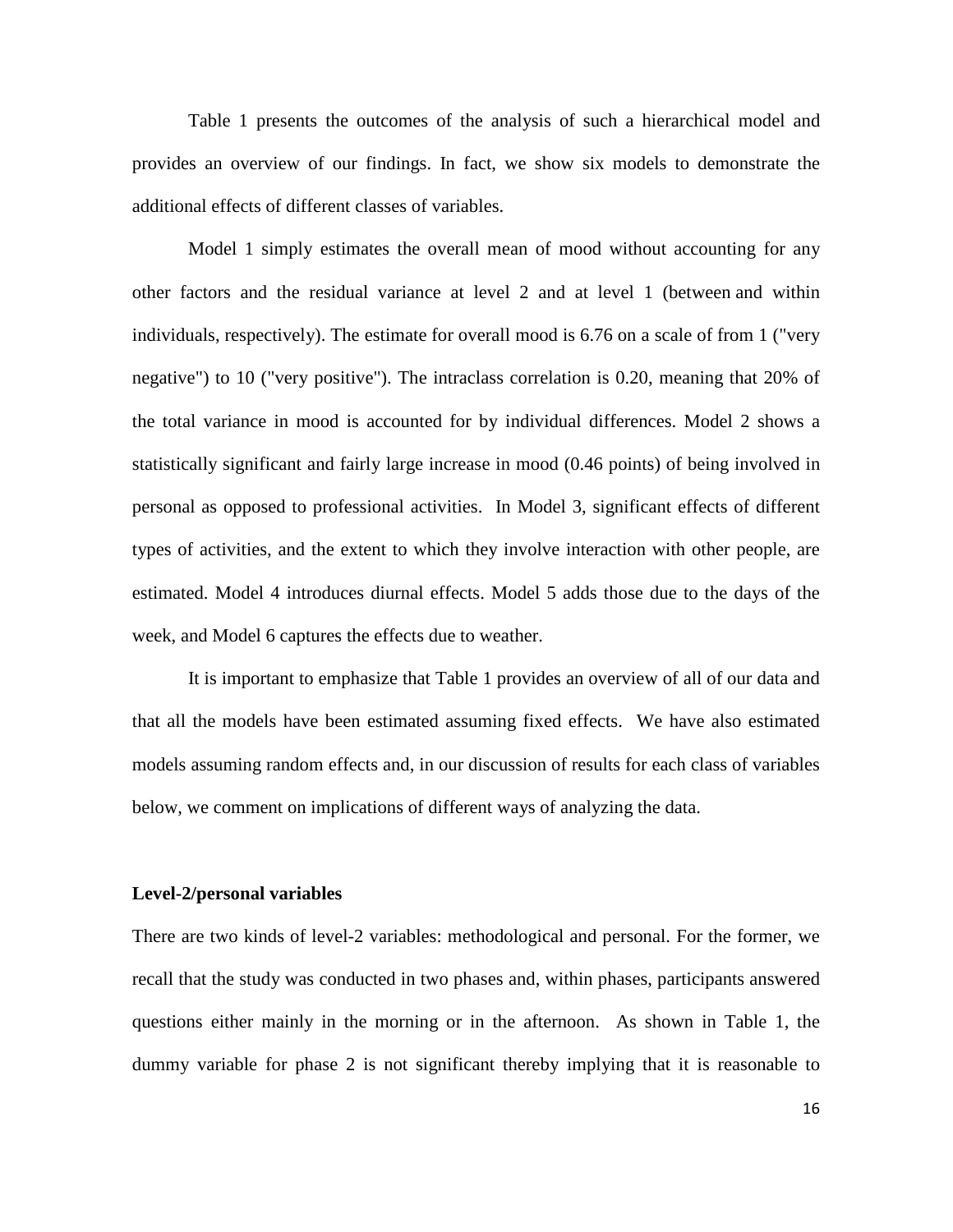aggregate the data from both phases for analysis. Nor is there a main effect for responding in the morning or the afternoon but this distinction does interact with level 1 variables as we will explain further below.

 No effects for gender are shown in Table 1 because there were none. As to possible effects of personality, we did have measures of Rotter's (1966) IE scale ("Locus of Control") for the 74 participants in phase 1. Interestingly, whereas the correlation between IE scores and mean mood was not statistically significant  $(r = -0.16)$ , the correlation between IE scores and the standard deviation of mood was  $(r= 0.34, p = .003)$ , and especially for women  $(r = 0.42, p = .004)$ . The interpretation is that variability in expressions of mood is associated with more externally-oriented personalities (and particularly for women). It is not clear how this squares with previous work on locus of control (see, e.g., Blair et al., 1999; Klonowicz, 2001) but it is suggestive of some systematic effects.

 Table A1 in the Appendix shows the effect of including IE scores in a Model 6 analysis limited to phase 1 data. IE score has no main effect at level 2 but does interact with weather (sunshine hours). Increased sunshine has a greater positive effect on the mood of our more internally-oriented participants. We are unsure of the meaning of this interaction. However, since IE score and the standard deviation of mood are correlated in the phase 1 data, we created a proxy personality measure of variability in mood by using the standard deviation of each participant's mood measures. We included this as a level 2 variable in a re-analysis of Model 6. Although one might legitimately question this statistical manipulation, the result – shown on the right hand side of Table A1 in the Appendix  $-$  is that the standard deviation of mood has a significant negative relation with

17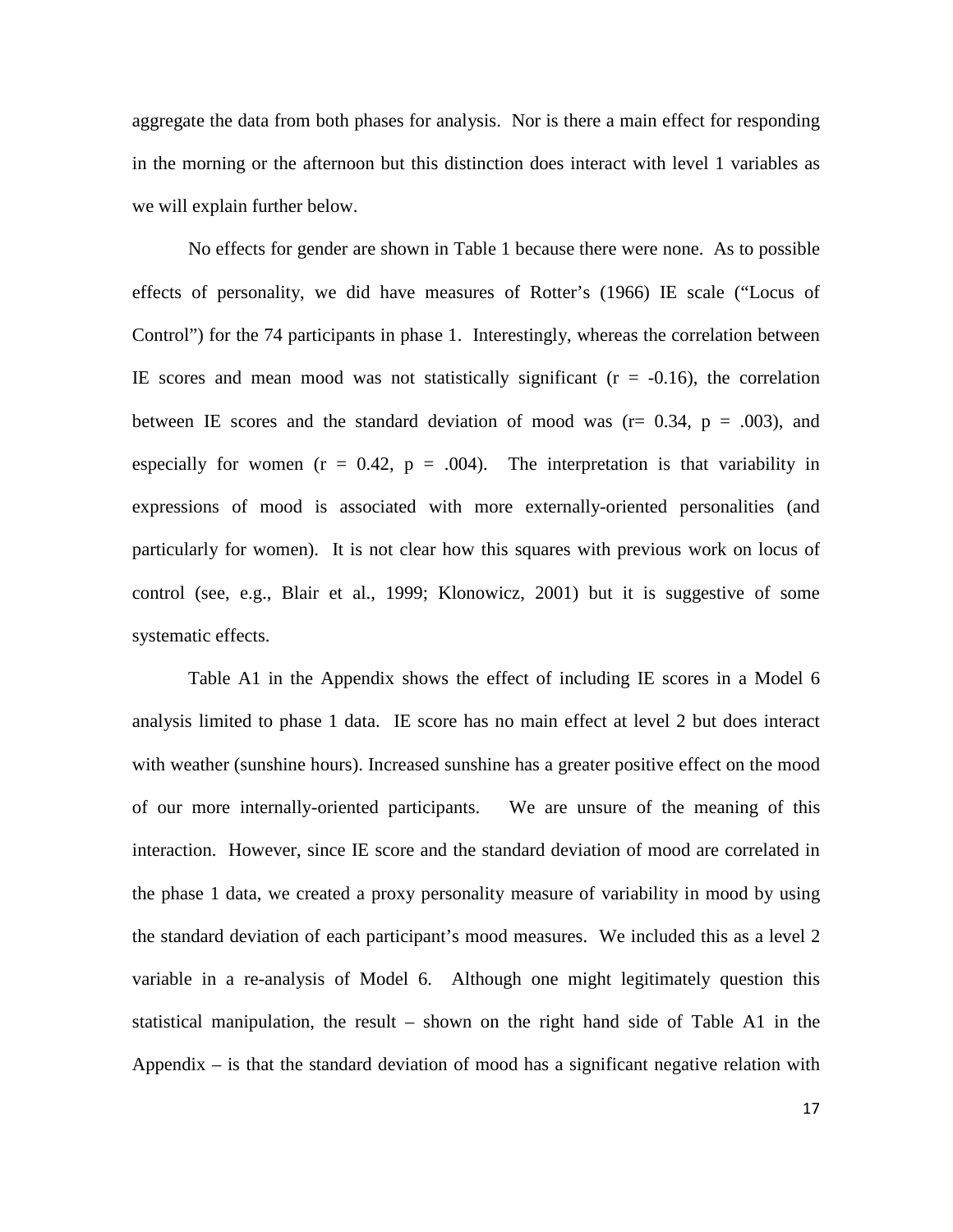mood at level 2 (coefficient =  $-0.61$ , t =  $-4.68$ , p< .001). In other words, variability in expressions of mood is associated with lower levels of the same variable (cf., Beal  $\&$ Ghandour, 2010). Finally, there is also a significant interaction concerning the positive effects of Fridays that are disproportionately greater if people exhibit less variability in mood. We have no explanation for this interaction.

# **Activity effects**

In our study, activities were reported by respondents in their own words in response to the second question they received (i.e., after reporting mood). We classified these data as follows. First, for data from phase 1 we established definitions of categories for the activities. Then, two researchers independently allocated responses to categories (Kappa = 0.65). Disagreements between the two coders were resolved by having them discuss until they reached consensus. Second, for data from phase 2, two coders were trained in the use of the categories employed in phase 1. Then, they independently allocated responses to categories and discussed disagreements with a third person (overall Kappa  $= 0.95$ ). As a third step, all the data for professional activities (phases 1 and 2) were submitted to an additional analysis to determine more specific categories.

As will be no surprise to those familiar with the literature, our data show variation in mood by the activities in which respondents were engaged (cf., Kahneman et al., 2004). First, as shown by Model 2, being involved in personal as opposed to professional activities has a positive impact (cf., David et al., 1997). Furthermore, several activities have significant coefficients in Model 3 of Table  $1 -$  in particular "Eating and drinking," "Entertainment," and "Personal care/rest/sleep" – that are over and above the effect of the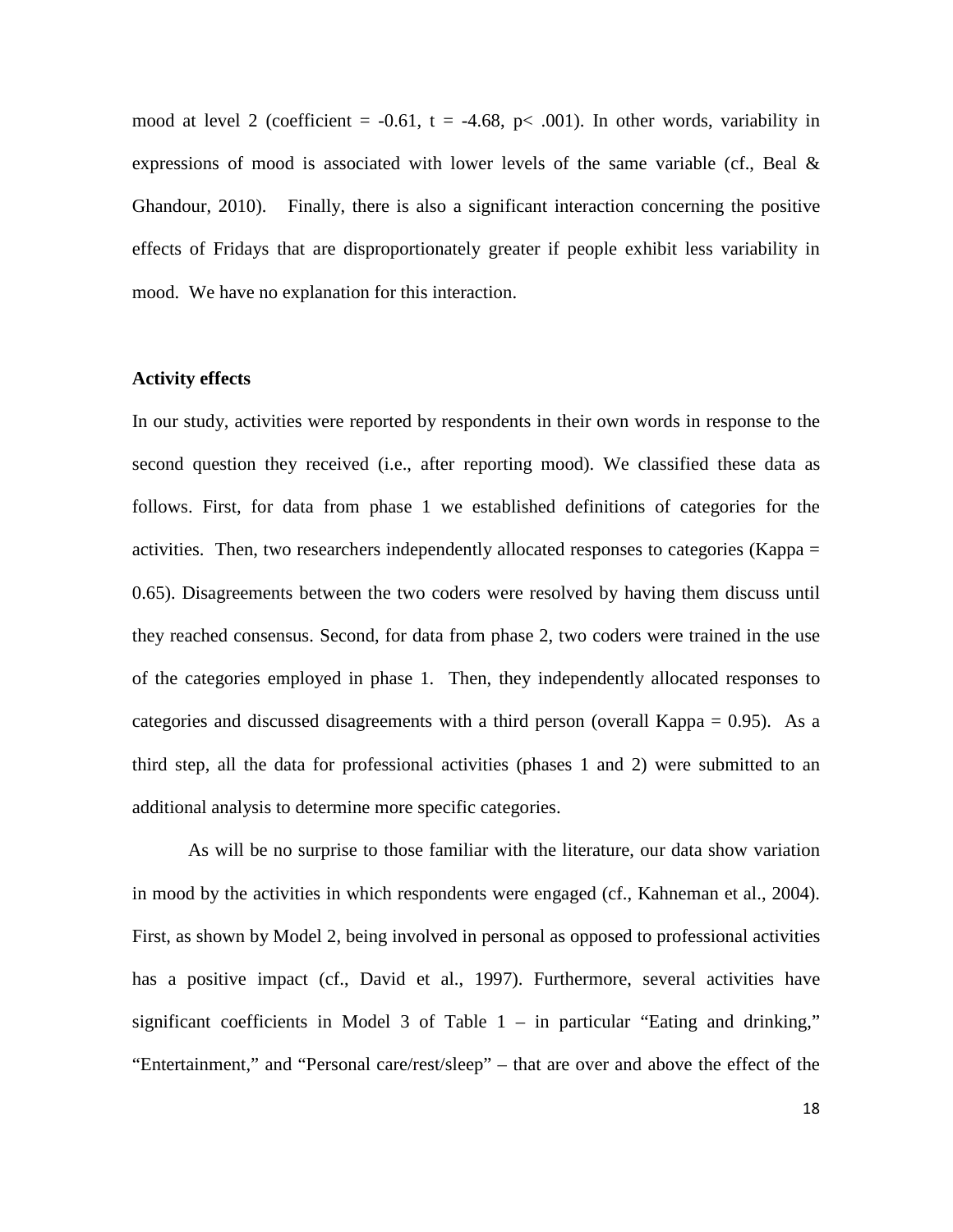dummy variable for "personal/professional."<sup>6</sup> In addition, there is a strong effect (0.81) for interacting with family/friends (see also Clark & Watson, 1988). Further insight is provided by Figure 1 that shows 95% confidence intervals of mean z-scores for mood broken down by the categories of activities that we established and highlights the distinction between personal and professional types of activity.<sup>7</sup> These show that, relative to each respondent's average mood state, professional activities were generally associated with negative (i.e., below average) mood whereas most personal activities were (with a couple of exceptions) above average.

# *(Figures 1 through 3 about here)*

 A more detailed analysis of the Table 1 data broken down by whether participants were working mornings or afternoons reveals an interaction with type of activity (not shown in Table 1). Specifically, whereas the pattern of significant effects for different activities for afternoon workers is the same as the whole sample, this is not true of morning workers. For the latter, the coefficients for "Eating and Drinking" and "Entertainment" are not statistically significant nor are the coefficients for interacting with "family/friends" and "children". On the other hand, the coefficient for "Personal care/rest/sleep" is significant (- 0.64,  $p < 0.01$ ).<sup>8</sup> A plausible interpretation of these results lies in the fact that the nature of activities differed for participants in the morning and afternoon groups.

l

<sup>&</sup>lt;sup>6</sup> The reference category used as a base for coding the dummy variables for different activities was "Housework, personal time organization, and managing funds."

<sup>&</sup>lt;sup>7</sup> We calculated z-scores for each individual respondent such that the mean of each person's mood judgments is 0 with a standard deviation of 1. This allows us to categorize all observations/occasions as being positive or negative, i.e., whether they are above or below each individual's mean mood score.

<sup>&</sup>lt;sup>8</sup> These results are robust to analyses assuming fixed or random coefficients.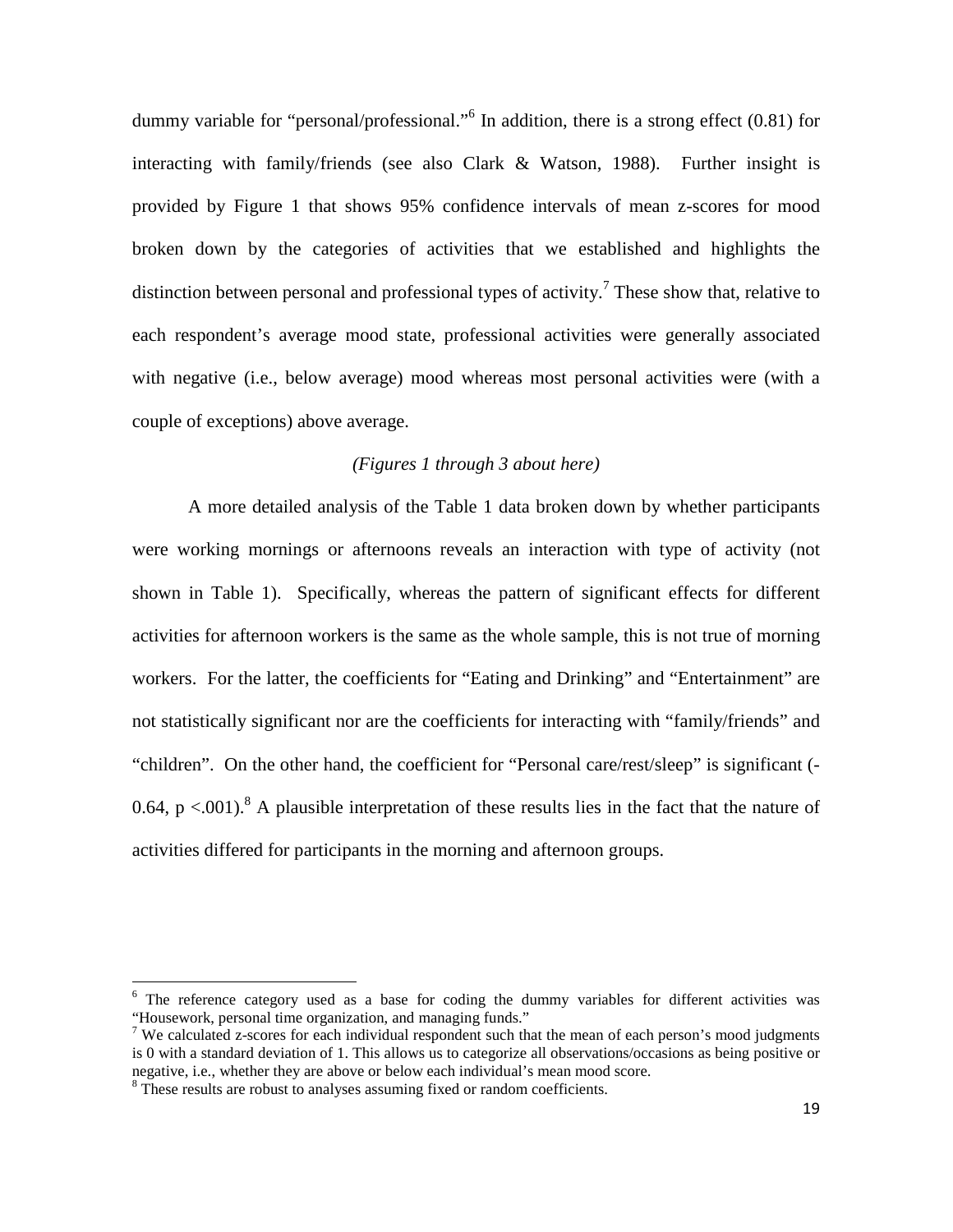# **Diurnal effects**

Model 4 of Table 1 shows effects of time of day on mood relative to the period between 8 and 10:20 am. As can be seen, there are significant effects above this base level between 10:21 to 12:40 and 12.41 to 15:00. Thereafter, there is a significant effect at the end of the day, i.e., from 19:41 and after. This pattern is illustrated in Figure 2 that shows 95% confidence intervals for mood at different times of the day. As noted, mood starts low in the morning, rises to the period between 12:41 to 15:00, and then falls sharply in the afternoon before rising again in the evening.

 Although this figure shows variations across the day, it is important to recall that the data are comprised of morning and afternoon groups such that the three earlier estimates are based predominantly on the morning group and the three later estimates on the afternoon group. Nonetheless, the pattern of data is remarkably similar to results reported by other researchers – for positive but not negative mood. (Reports of negative mood are that it is almost "flat" or "unpredictable" across the day.) Several studies discussed in our review of the literature provide evidence of a similar inverted-U pattern prior to the evening when there is a late upturn (see, e.g., Monk et al., 1985; Wood & Magnello, 1992; Wood et al., 1992; Peeters et al., 2006; Stone et al., 2006). One difference with our data, however, is that the mid-day peak appears later than in the other, mainly US, studies. There is a plausible cultural explanation. Whereas lunch usually starts at around 12 noon in the US, it is much later in Spain, starting at 2 or even 3 pm. This external event appears then to displace the diurnal pattern.

 In short, we find a diurnal pattern in our data that is consistent with data from other studies involving positive mood as well as energy levels. This suggests that our single

20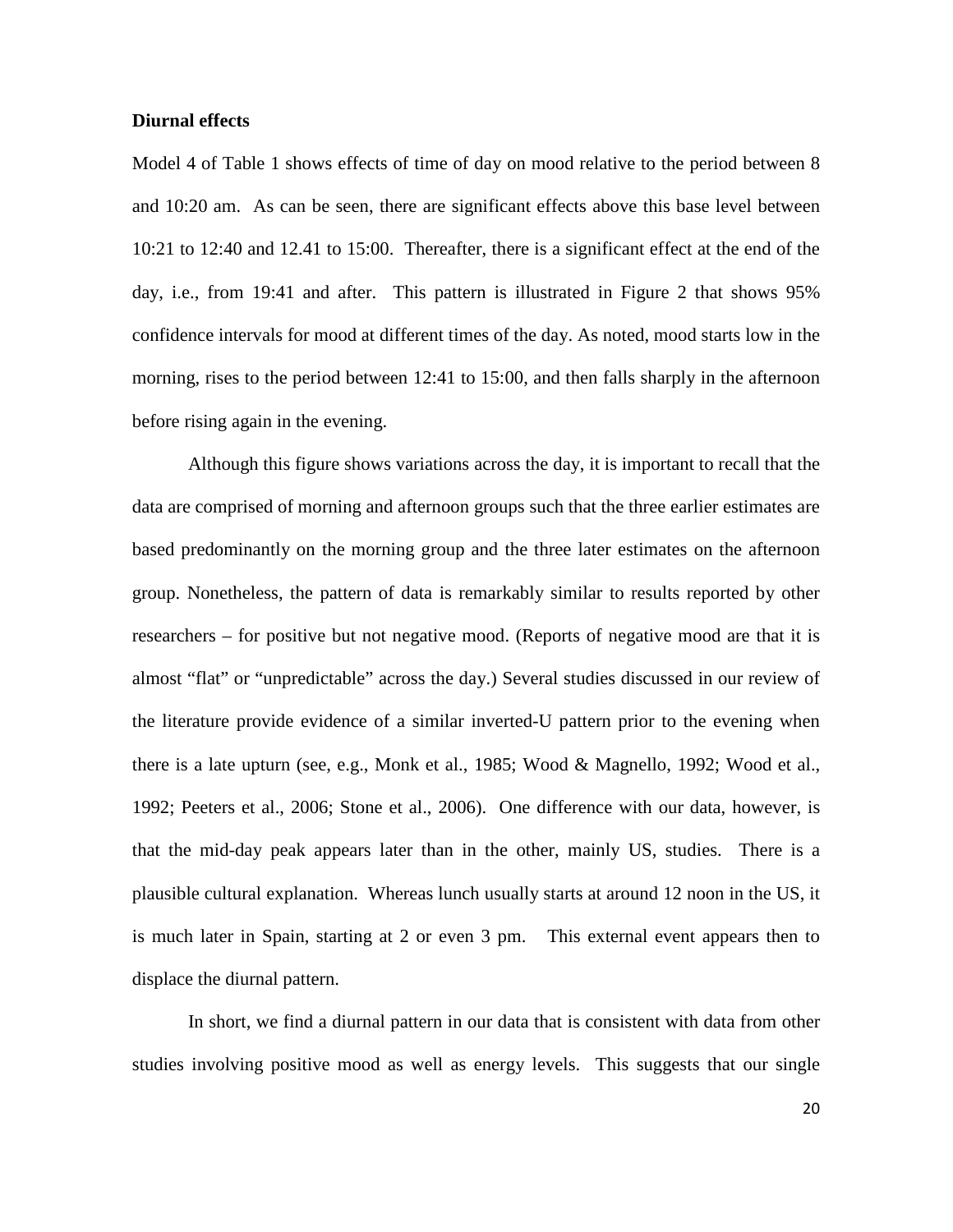mood measure taps into either positive mood or the ratio of positive to negative mood (since negative mood has been found to be flat across the day).

### **Day-of-the-week effects**

Model 5 of Table 1 shows one day-of-the-week effect – a higher level of mood on Fridays. This is also presented graphically in Figure 3. As noted in our review of literature, when one excludes week-ends, effects for day-of-the-week are not a consistent finding although our data do support the findings by Rossi and Rossi (1977) for a Friday effect in a student population. Comparing the morning and afternoon groups, the patterns of day-of-the-week effects are remarkably similar except that the Friday effect was marginally greater for the morning group as compared with the afternoon group (not shown in Figure 3).

# **Weather conditions**

 $\overline{a}$ 

We examined meteorological conditions for the dates when our data were collected and identified 10 different measures.  $9$  Of these, only one variable – daily sunshine (total number of hours) – was statistically significant as shown by Model 6 of Table 1 ( $t = 2.13$ , p < .05). However, when the same coefficient is estimated with robust standard errors, its significance can be questioned (t = 1.56,  $p = .12$ ). More importantly, whether statistically significant or not, the effect is quite small.

<sup>&</sup>lt;sup>9</sup> These included: daily average temperature (°C); precipitation (liter per square meter); rain (dummy variable, 1:yes; 0:not); daily sunshine (total number of hours); relative daily sunshine (percentage out of expected total hours); degree of cloudy at 7am (scale from 0 to 8); degree of cloudy at 1pm (scale from 0 to 8); daily solar radiation (watts per square meter); daily average of relative humidity (%); and daily average of barometric pressure(in hectoPascals, hPa). The data were obtained from the Servei Meteorològic de Catalunya , Xarxa d'Estacions Meteorològiques Automàtiques (XEMA) del Vallès Occidental and Observatori Fabra (Barcelona).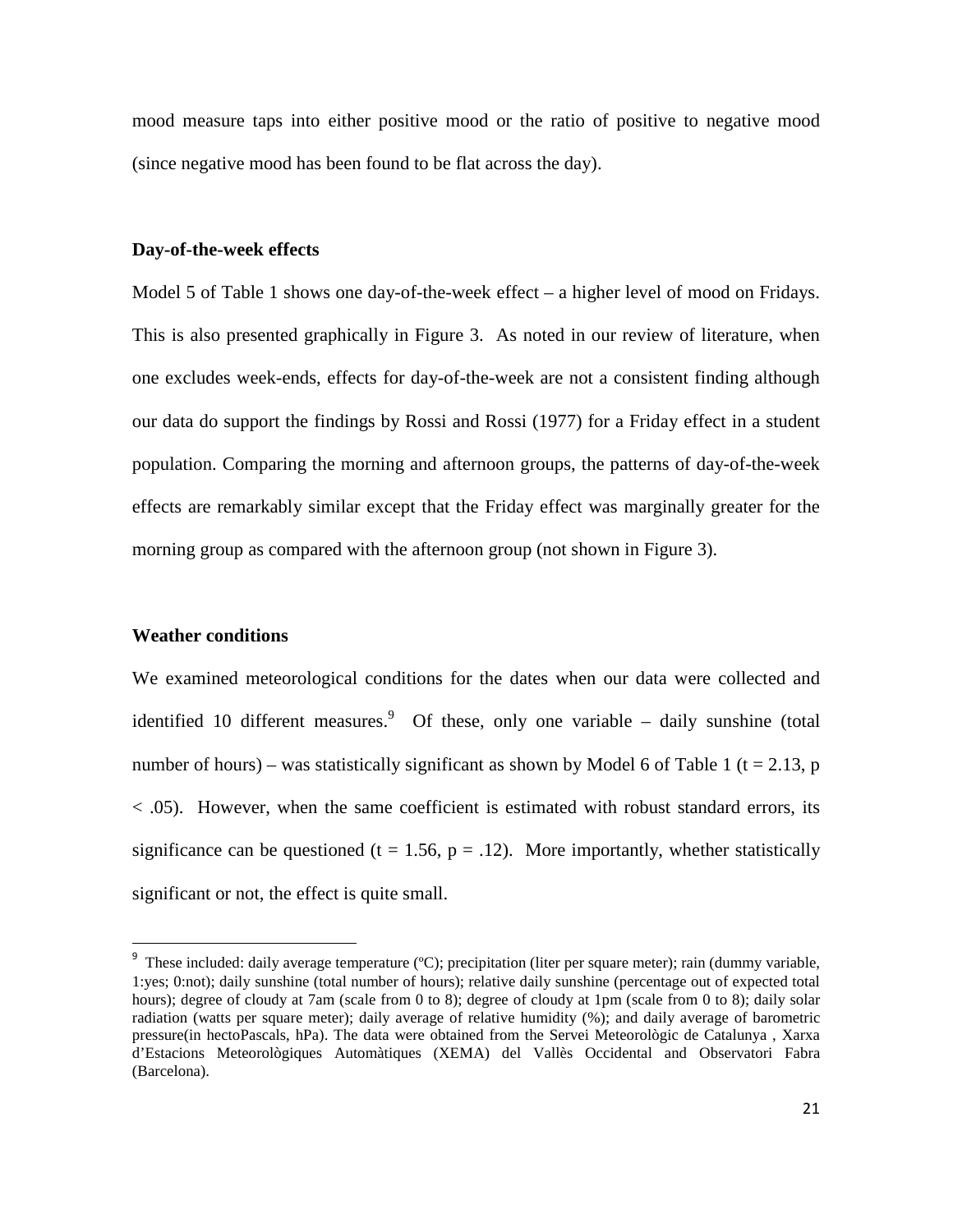Overall then, our data do not show effects of variation in weather on mood. This therefore adds to the confusion on this topic in the literature. One explanation for the lack of effects in our data could be the nature of the generally pleasant Mediterranean climate enjoyed in the Barcelona area. Although the data collection took place in different months, February, May, and October, the latter two months are typically characterized by comfortable weather and February is rarely very cold. If data collection had also taken place in July and August, it is possible that discomfort from humidity could have been a factor as reported in other studies (Sanders & Brizzolara, 1982; Howarth & Hoffman, 1984).

# 5. USING A SINGLE MEASURE OF MOOD

For a recent investigation of mood, our study is unusual in its use of a single measure. This therefore calls for some justification. We present four arguments.

First, recall that we elicited self-reported mood in an ESM study where, to avoid reactivity, we limited the number of questions (Hektner et al., 2007). The fact that only a first, single question was used to elicit mood argues in its favor for dealing with one of the more troubling issues in emotion research, namely, the need to synchronize the timing and context of participants' responses (Larsen & Fredrickson, 1999).

Second, we can ask whether the results we obtained with the measure have face validity or, more precisely, what Hektner et al. (2007) refer to as *situational validity*. In other words, are participants' reports of mood coherent with other more "objective" findings and data in the study? The answer is undoubtedly "Yes." Consider, for example,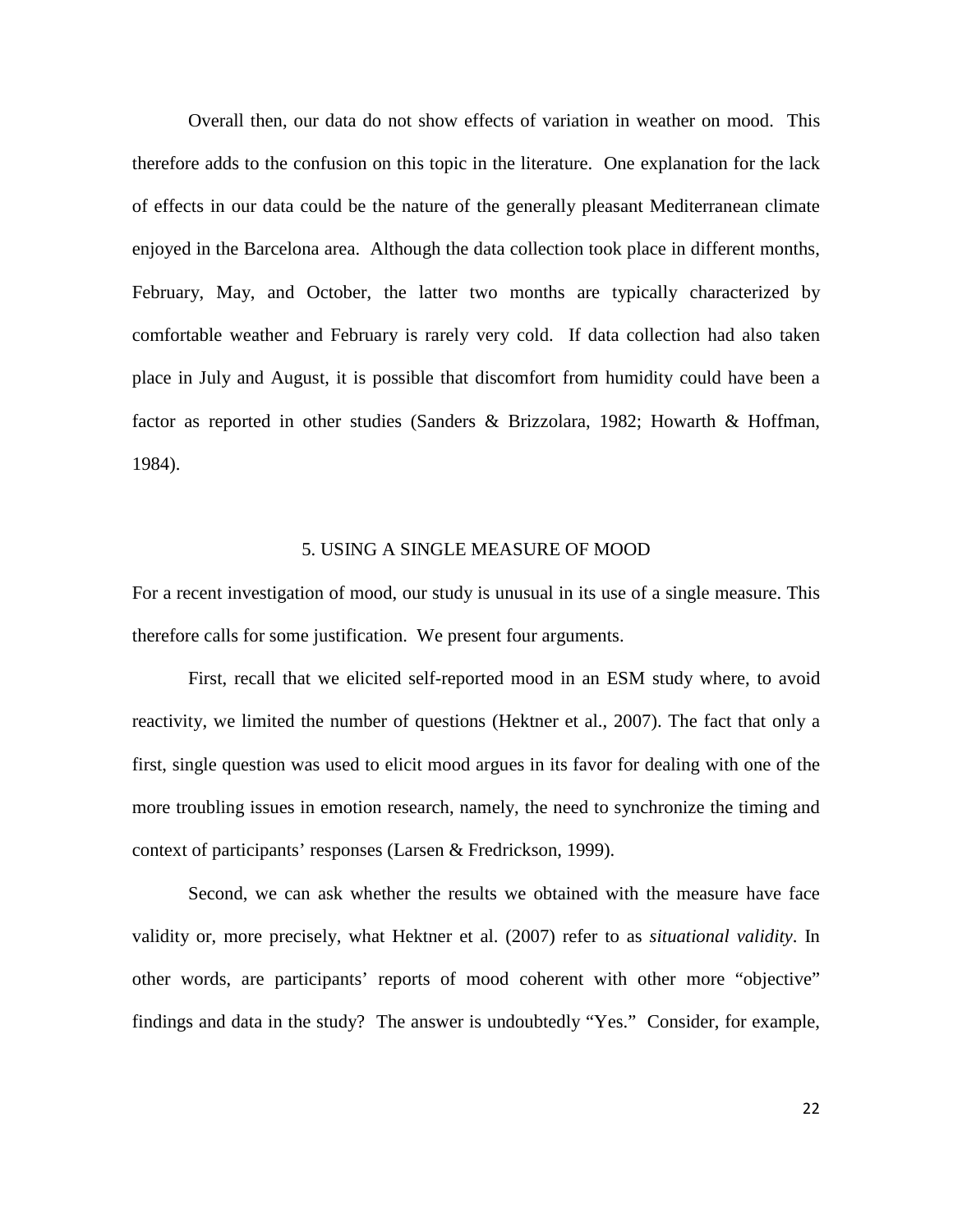the findings reported above about better moods being associated with personal as opposed to professional activities as well as the diurnal and day-of-the-week effects.

Our third argument is that we do, in fact, have some data for phase 2 of the study that could be considered complementary to mood. Specifically, after completing the three questions defined above (see Procedure), participants in this second phase were also required to report feelings of their emotional states using the method of self-assessment manikins (SAMs, Bradley & Lang, 1994). The SAMs represent visually three basic dimensions of emotions in reactions to events or situations. These are (a) valence (or pleasure), (b) arousal, and (c) dominance. Each emotion is captured by five "cartoon" impressions, going from one extreme to the other. For example, valence is shown in the form of five different figures (mainly faces) going from happy smiling to unhappy. For each of the three emotions, participants simply checked the figure—or between adjacent figures—that corresponded most to their feelings (thereby implicitly using nine-point scales). Conceptually, one would expect valence to have some relation with our measure of mood given that it taps into an intuitive sense of happiness. On the other hand, no relation would be expected between mood and arousal although there might be a relation with dominance (better mood being associated with more control).

# *(Insert Table 2 about here)*

 Table 2 reports correlations between our mood measure and the SAMs – both between individuals (A) and within individuals (B). First note that there are appropriate and significant correlations between mood and valence (happier valence being associated with more positive mood). There is no significant relation between mood and arousal; and there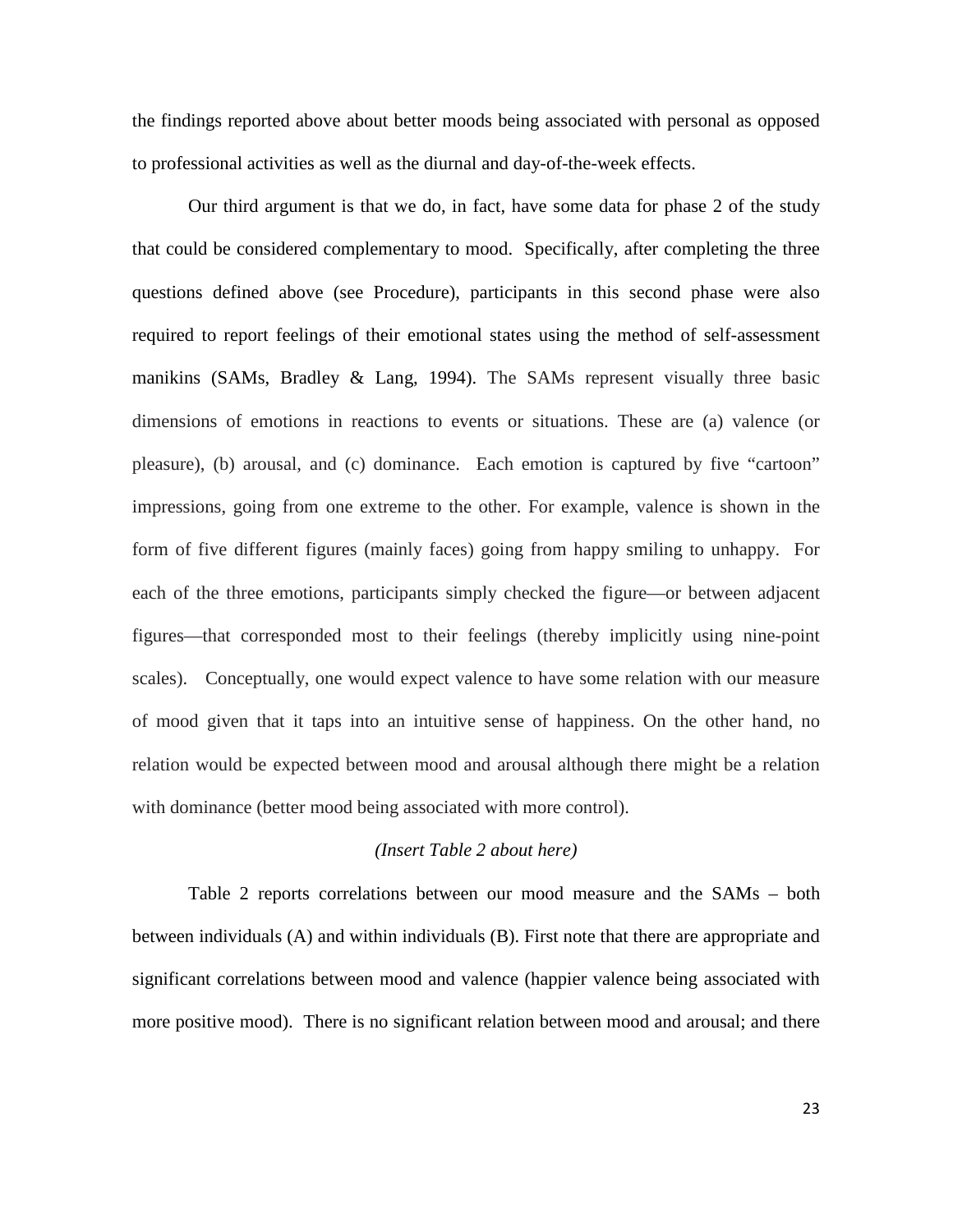is a positive relation between mood and dominance (better mood, more dominance). However, note that dominance and valence are also correlated in these data.

We realize, of course, that mood at a particular point in time is not the same thing as emotional reactions to a situation. However, to the extent that these are simultaneous expressions of affective states, we would expect coherence among different measures of mood and emotions. Thus, the pattern of correlations in Table 2 supports the notion that our mood measure has an appropriate level of reliability as well as demonstrating convergent and discriminant validity.

 Finally, our fourth point relates to a question the participants of phase 1 answered in their post-experimental session. This was to assess their "emotional state over the last two weeks" using the same 1 to 10 scale ("very negative" to "very positive") as in the main study. Whereas people's memories of their past average mood states might be biased, significant correlations between the stated average and estimates of actual experience would provide further evidence of reliability of the mood scale. In fact, this correlation, i.e., between estimates of average mood over the two preceding weeks (the means of 30 judgments per individual) and participants' remembered estimates, is  $0.69$  (n= 74, p<.001).

Parenthetically, this empirical result also speaks to the literature on the so-called "peak-end" rule where it has been found that memory of the experience of sequential events is better modeled by averaging the "peak" (i.e., most extreme) and "end" (i.e., last) stimulus as opposed to the average of *all* stimuli experienced (see, e.g., Fredrickson & Kahneman, 1993). However, when we calculated the corresponding peak-end rule for our data, the correlation with recalled experience was lower than for the mean (i.e., 0.35 vs. 0.69). There are alternative explanations. One is that, for whatever reason, the peak-end rule result does

24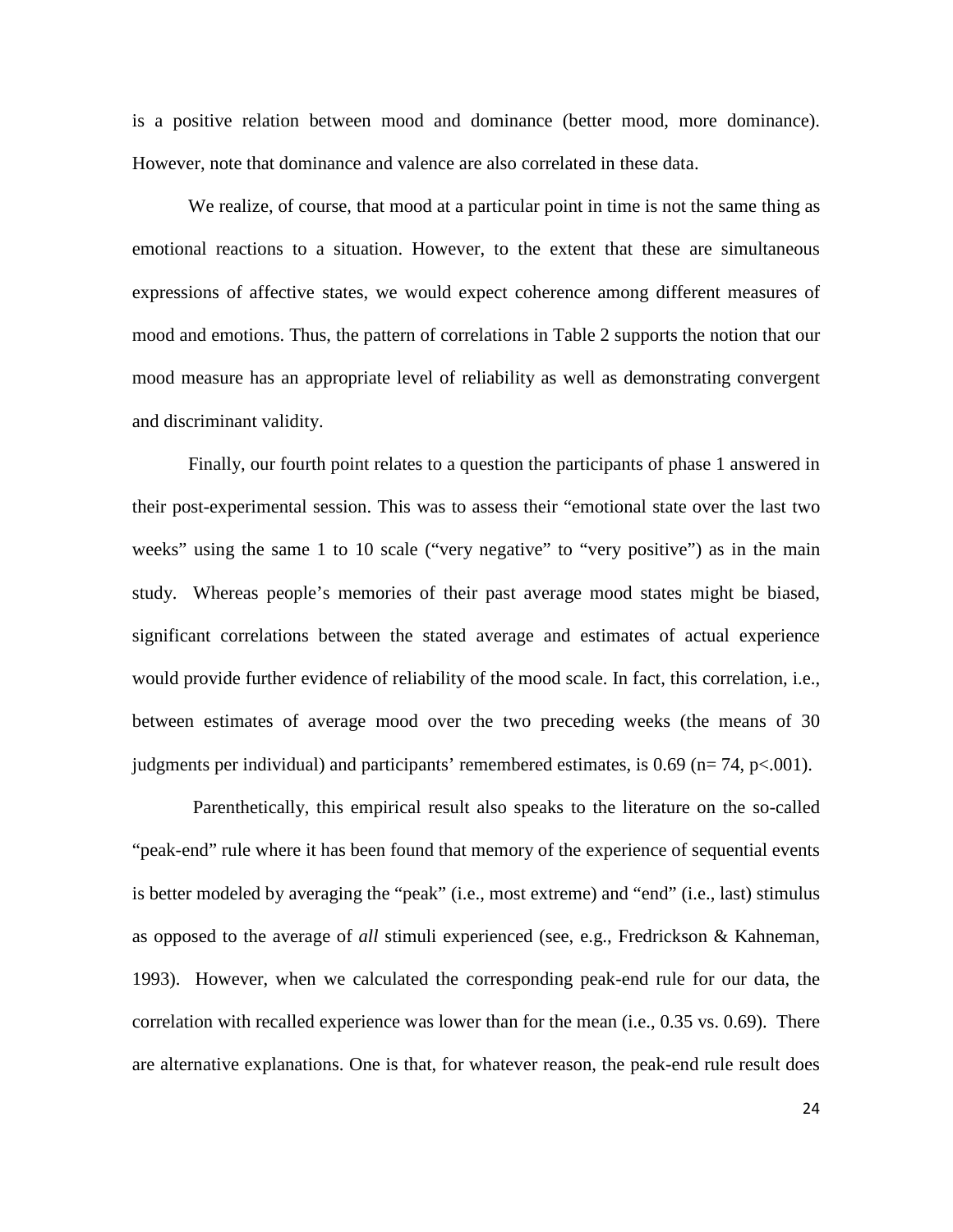not apply to our data (see also, Kemp, Burt, & Furneaux, 2008). The second is that whereas taking the mean of 30 randomly selected moments of experience provides an unbiased estimate of average mood state, estimating the peak-end rule from our available data might be biased. This is because there is no guarantee that the sequence of stimuli sampled actually includes the most extreme experience (mood state) during the relevant period or, indeed, the most recent mood state. Finally, we take heart from analytical results of Cojuharenco and Ryvkin (2008) who showed that, under many conditions, peak-end and average experience are quite highly correlated.

# 6. DISCUSSION

We used the experience sampling method to investigate assessments of mood made during working hours by 168 part-time students on a simple bipolar scale – from 1 (very negative) to 10 (very positive) – on 30 different occasions across a period of 10 working days. We considered three classes of explanatory variables: types of activities; individual differences; and incidental variables related to the times that measurements took place.

 Participants also reported what they were doing on the occasions mood was assessed and we used these self-report data to classify their activities. There was a strong effect if the participants considered that their activities were personal as opposed to professional in nature (personal activities being rated on average almost one-half point higher on the mood scale). Moreover, if personal activities involved eating and drinking, entertainment, or interaction with friends and family, assessments were even higher. These effects are similar to other studies that have looked at everyday activities (e.g., Clark &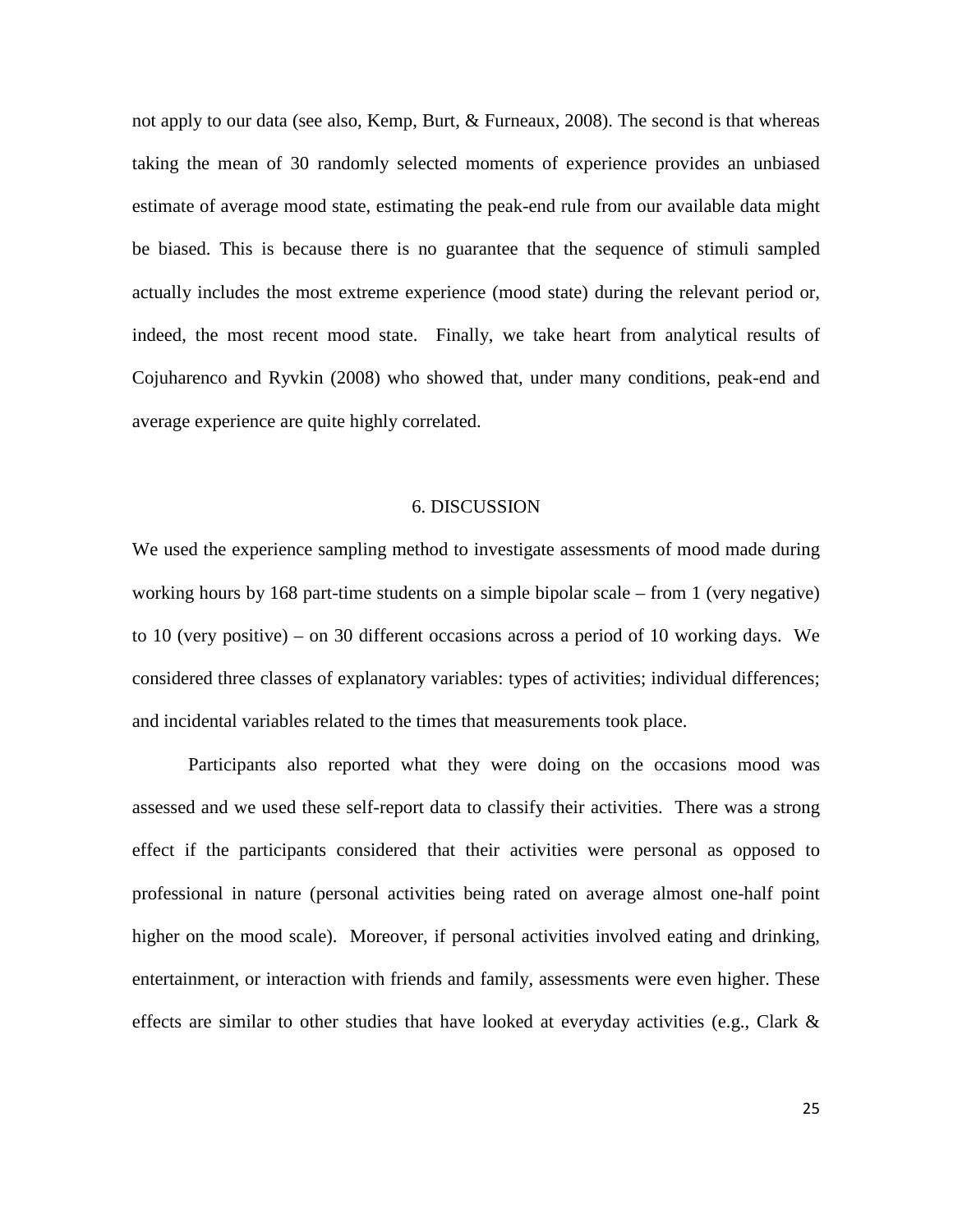Watson, 1988; Kahneman et al., 2004).<sup>10</sup> We also analyzed our data to look for possible effects in the types of part-time work being done by our participants but, with the exception of a small positive effect for those involved in professional childcare (i.e., babysitting), we found no differences. A disadvantage of our methodology, of course, is that is ill-suited to capturing possible systematic effects of unusual events or activities that occurred rarely.

 With the exception of gender, our participants were quite homogeneous with respect to age and other demographic characteristics typical of a part-time student population. As such, one would not expect to find many effects due to individual differences. Moreover, except for Rotter's (1966) IE ("locus of control") scores for 74 of the 168 participants, we had no measures of personality. Nonetheless, two points were highlighted by our analysis. First, there were no main effects for gender or even interactions involving gender. Second, whereas IE scores did not correlate with mood, they did correlate with variability in mood with more externally oriented participants having larger standard deviations of mood scores. Building on this finding, we used standard deviations of mood as a proxy measure of individual difference (i.e., for variability in mood) and identified an inverse relation between levels of mood and variability across our whole sample. Whereas only suggestive, this result highlights the potential importance of individual variability (Beal & Ghandour, 2010).

We investigated three types of incidental variables: diurnal, day-of-the-week, and weather. Moreover, an important advantage or our methodology was that we could estimate the potential effects of all from the same data. Our results are largely consistent with findings in the literature.

 $\overline{a}$ 

 $10$  We do not consider that the types of part-time work in which our respondents were engaged would have allowed for the type of "flow" experiences described by Csikszentmihayli (1990).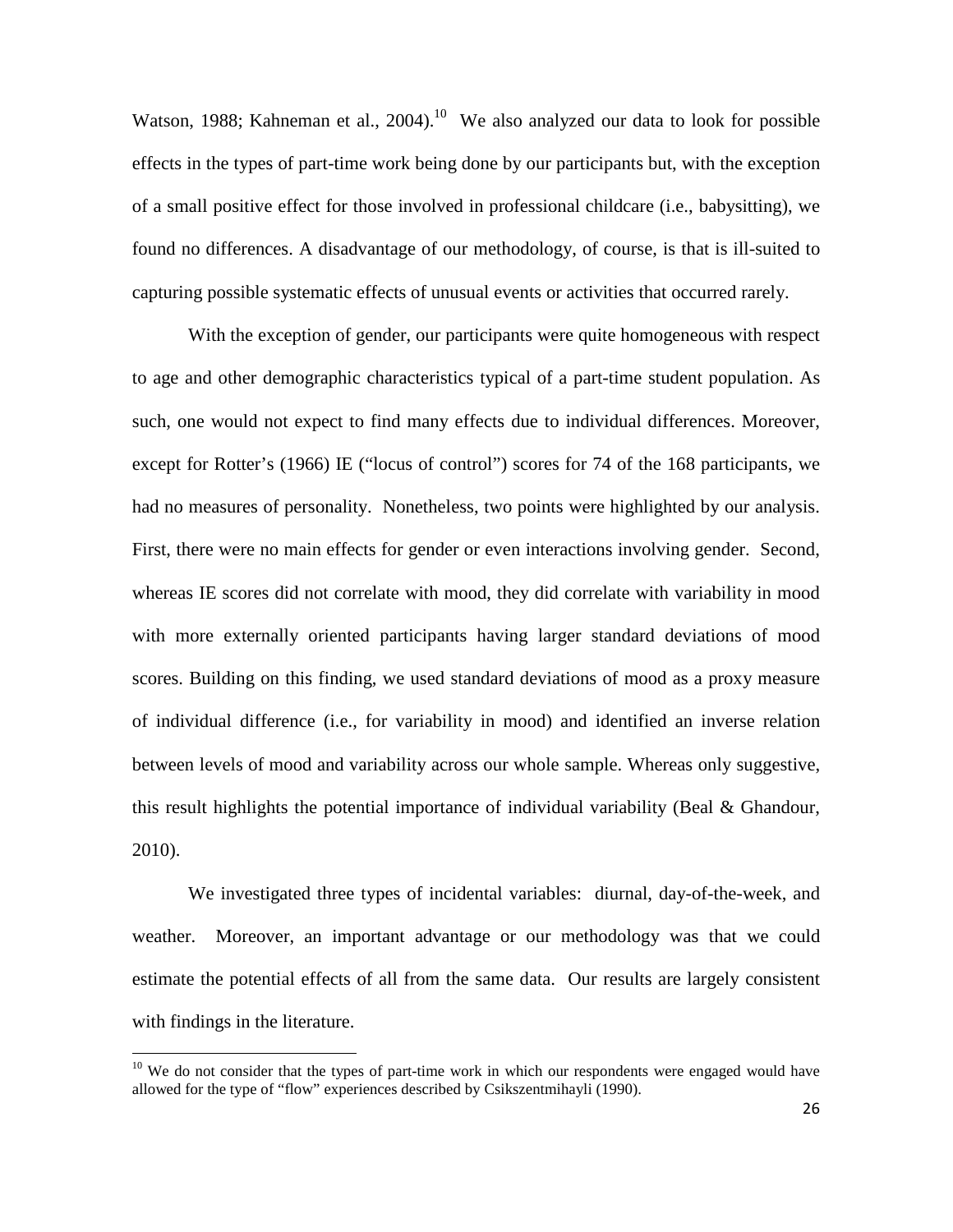First, the diurnal pattern of our data suggests an inverted-U shape from morning until the early evening followed by a rise in the later evening – see Figure 2. Such patterns have also been observed in other studies that have examined feelings of positive mood (e.g., Stone et al., 2006). Moreover, since negative mood appears to be unrelated to time across the day, the argument can be made that total mood (as either the sum or ratio of positive and negative mood) should also follow pattern that we observed. Finally, we note that some studies have identified diurnal mood levels (and energy) to differ by age of participants with older people starting high (in the morning) and ending low at night and younger people having the reverse pattern (see, e.g., Wood & Magnello, 1992). The pattern of data of our young, part-time student population clearly followed that of younger people.

 Second, we identified a Friday effect – see Figure 3. As pointed out above, this is both consistent (Rossi & Rossi, 1977) and inconsistent (Stone et al., 1985) with previous findings of day-of-the-week effects.

 Third, we essentially found little or no effects due to the weather. This is consistent with recent findings concerning positive affect in the extensive, recent study by Denissen et al., 2008). However, we are acutely aware that our sample of Mediterranean weather may not have provided sufficient variation for effects to have been observed. Specifically, our review of the literature suggested two variables that might be particularly relevant to mood changes, namely; hours of sunshine, and humidity.<sup>11</sup> We are intrigued by the possibility that weather-related mood changes might interact with individual differences in a way that needs to be specified in future research (cf., K. Goldstein, 1972).

 $\overline{a}$ 

 $11$  In fact, our data suggest a small, "questionable" effect due to hours of sunshine.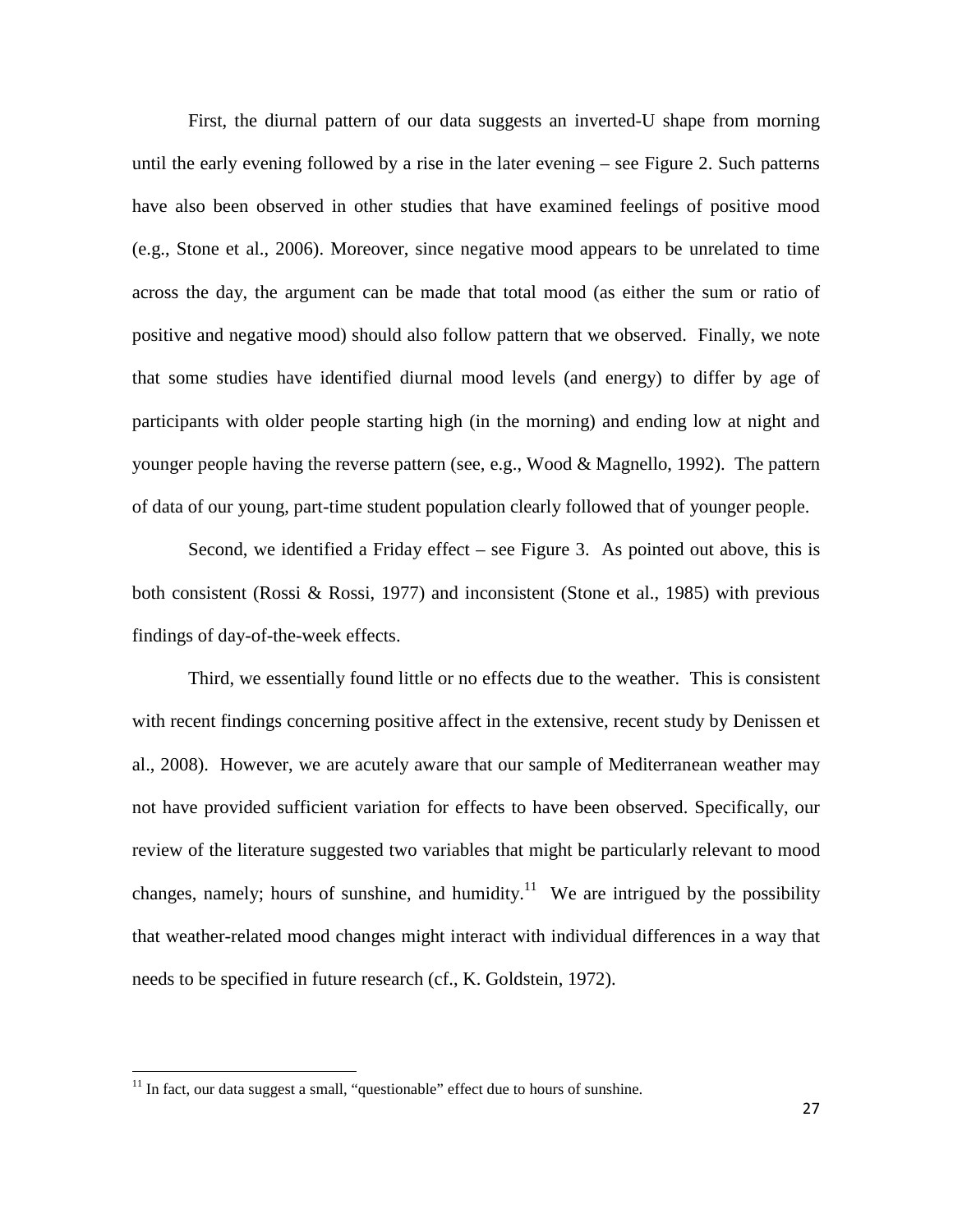Finally, whereas our analyses did identify some statistically reliable effects of incidental variables on assessments of mood, it is important to emphasize that the effects we found were not large in the sense that their incorporation would make much difference in a predictive model. Often such a statement might be considered the "death knell" of a scientific investigation. However, we do not believe that to be the case here. As stated at the beginning of this paper, not only is it important to establish that effects exist (to confront theories and intuitions), but sizes of effect are also important from a practical perspective. For example, from the viewpoint of research on subjective well-being, it is essential to establish the boundary conditions under which assessments of happiness are and are not subject to systematic influences. Thus it is important to know that the main effects of incidental effects are small. Whether their interactions with other variables – and especially individual differences – are small provides another and open set of questions for future research.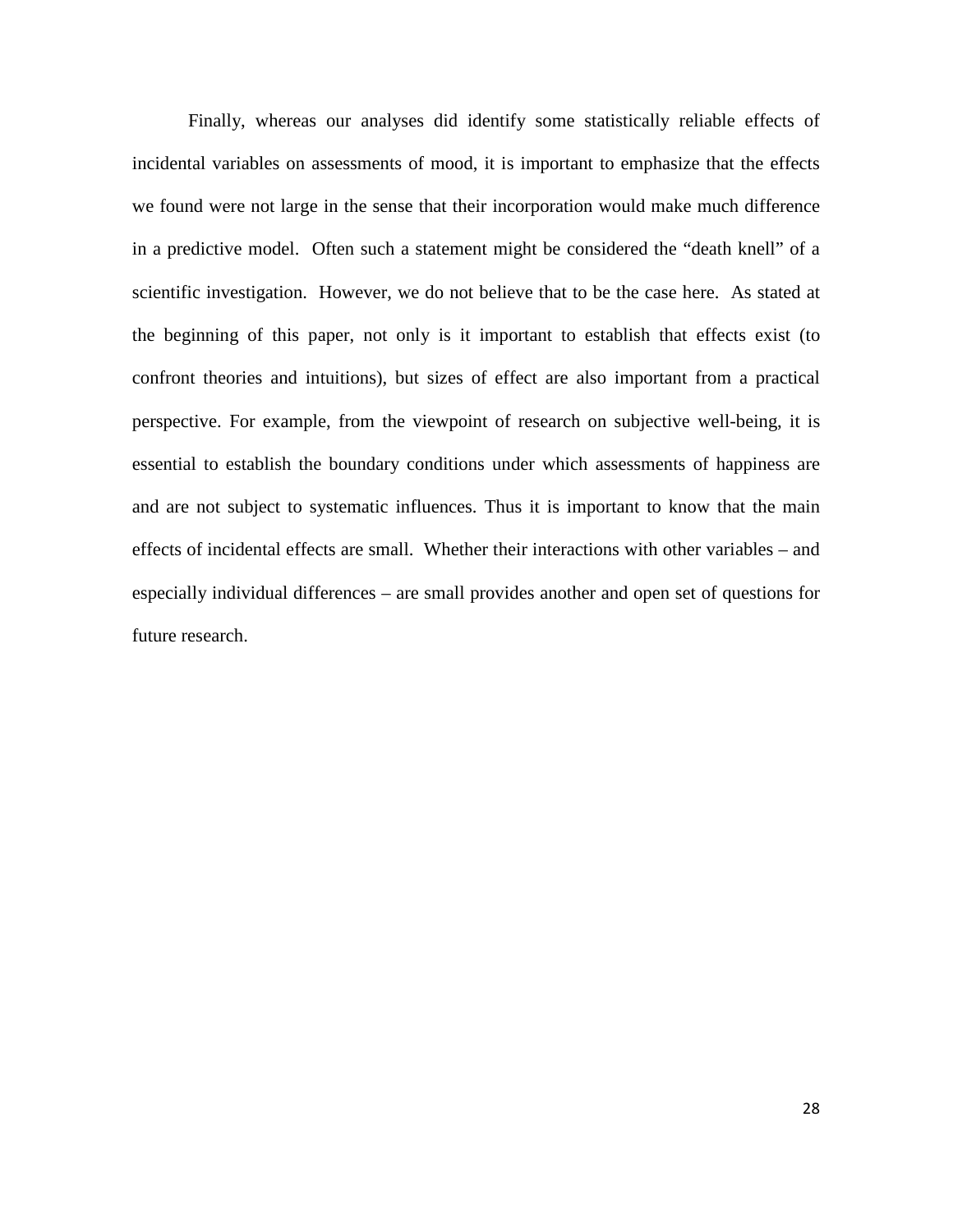#### **REFERENCES**

- Beal, D. J., & Ghandour, L. (2010). *Stability, change, and the stability of change in daily workplace affect*. Houston, Rice University working paper.
- Blair, A. J., Leakey, P. N., Rust, S. R., Shaw, S., Benison, D., & Sandler, D. A. (1999). Locus of control and mood following myocardial infarction. *Coronary Health Care*, *3*, 140-144.
- Bolger, N., De Longis, A., Kessler, R. C., & Schilling, E. A. (1989). Effects of daily stress on negative mood. *Journal of Personality and Social Psychology, 57(5),* 808-818.
- Bradburn, N. M. (1969). *The structure of psychological well-being*. Chicago, IL:Aldine.
- Bradley, M. M., & Lang, P. J. (1994). Measuring emotion: The self-assessment manikin and the semantic differential. *Journal of Behavioral Therapy and Experiential Psychiatry*, *25*, 49-59.
- Byrk, A. S., & Raudenbush, S. W. (2002). *Hierarchical linear models: Applications and data analysis methods*. (2nd ed.). Newbury Park: Sage Publications.
- Clark, L. A., & Watson, D. (1988). Mood and the mundane: Relations between daily life events and self-reported mood. *Journal of Personality and Social Psychology*, *54(2)*, 296-308.
- Clark, L. A., Watson, D., & Leeka, J. (1988). Diurnal variation in the positive affects. *Motivation and Emotion*, *13(3),* 205-234.
- Cojuharenco, I., & Ryvkin, D. (2008). Peak-End rule versus average utility: How utility aggregation affects evaluation of experiences. *Journal of Mathematical Psychology*, *52*, 326-335.
- Csikszentmihayli, M. (1990). *Flow: The psychology of optimal experience*. New York, NY: HarperCollins.
- Cunningham, M. R. (1979). Weather, mood, and helping behavior: Quasi experiments with the sunshine Samaratin. *Journal of Personality and Social Psychology*, *37(11)*, 1947-1956.
- David, J. P., Green, P. J., Martin, R., & Suls, J. (1997). Differential roles of neuroticism, extraversion, and event desirability for mood in daily life: An integrative model of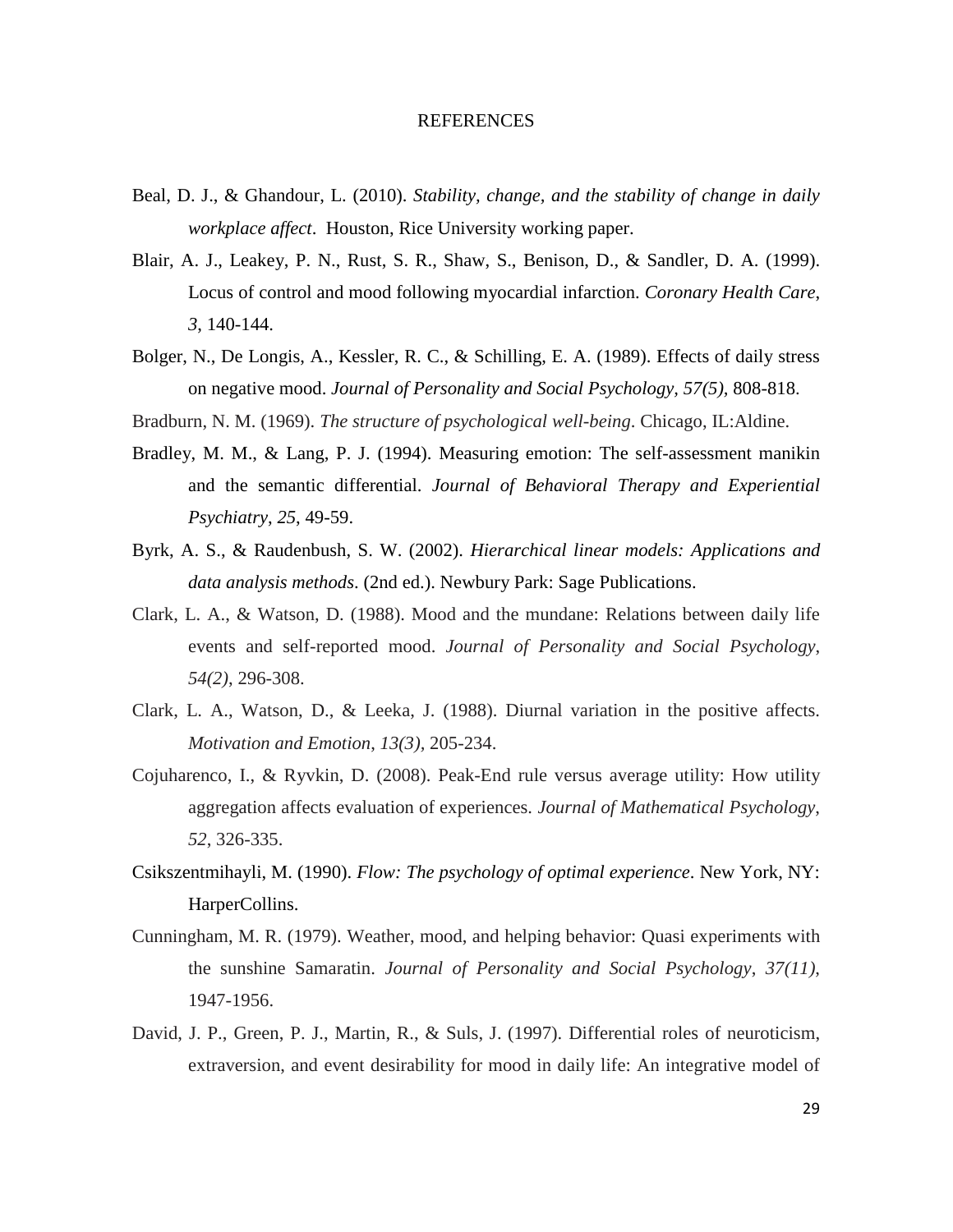top-down and bottom-up influences. *Journal of Personality and Social Psychology*, *73(1)*, 149-159.

- Denissen, J. J. A., Butalid, L., Penke, L., & van Aken, M. A. G. (2008). The effects of weather on daily mood: A multilevel approach. *Emotion*, *8(5*), 662-667.
- Diener, E., Oishi, S., & Lucas, R. E. (2003). Personality, culture, and subjective well-being: Emotional and cognitive evaluations of life. *Annual Review of Psychology*, *54*, 403- 425.
- Diener, E., & Seligman, M. E. P. (2004). Beyond money: Towards an economy of wellbeing. *Psychological Science in the Public Interest*, *5(1),* 1-31.
- Frederickson, B., & Kahneman, D. (1993). Duration neglect in retrospective evaluations of affective episodes. *Journal of Personality and Social Psychology*, *65*, 45-55.
- Frey, B.S., & Stutzer, A. (2002). What can economists learn from happiness research? *Journal of Economic Literature*, *40*, 402-435.
- Goldstein, H. (1995). *Multilevel statistical models*. (2nd ed.). Kendall's Library of Statistics 3. London, UK: Edward Arnold.
- Goldstein, K. M. (1972). Weather, mood, and internal-external control. *Perceptual and Motor Skills*, *35*, 786.
- Harmatz, M. G., Well, A.D., Overtree, C. E., Kawamura, K.Y., Rosal, M., & Ockene, I.S. (2000). Seasonal variation of depression and other moods: A longitudinal approach. *Journal of Biological Rhythms*, *15*, 344-350.
- Hektner, J. M., Schmidt, J. A., & Csikszentmihayli, M. (2007). *Experience sampling method: Measuring the quality of everyday life.* Thousand Oaks, CA: Sage Publications.
- Hirshleifer, D., & Shumway, T. (2003). Good day sunshine: Stock returns and the weather. *Journal of Finance*, *58(3),* 1009-1032.
- Hogarth, R. M., Portell, M., & Cuxart, A. (2007). What risks do people perceive in everyday life? A perspective gained from the experience sampling method (ESM). *Risk Analysis, 27(6)*, 1427-1439*.*
- Hogarth, R. M., Portell, M., Cuxart, A., & Kolev, G. I. (in press). Emotion and reason in everyday risk perception. *Journal of Behavioral Decision Making.*
- Howarth, E., & Hoffman, M. S. (1984). A multidimensional approach to the relationship between mood and weather. *British Journal of Psychology*, *75*, 15-23.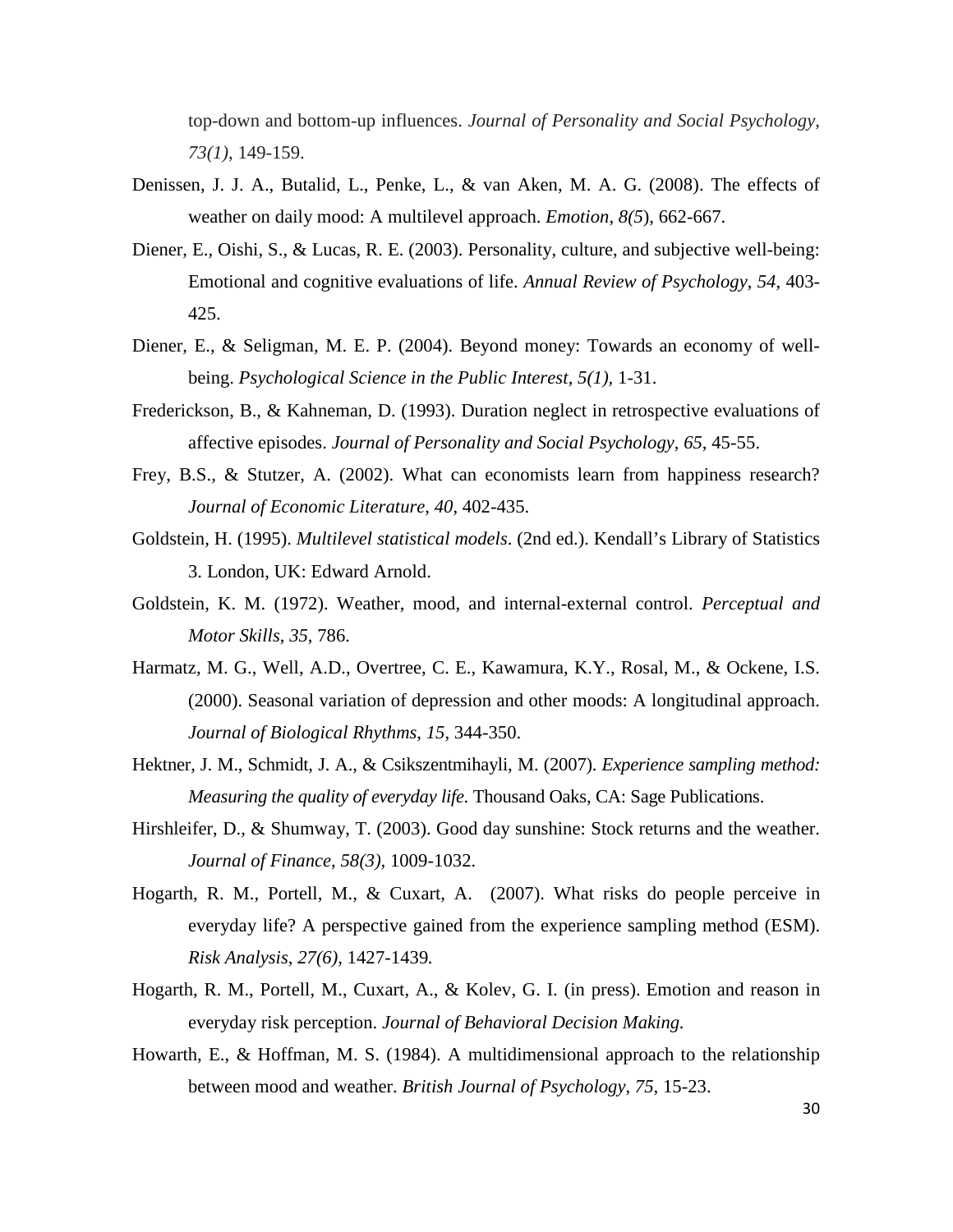- Hurlburt, R. T. (1997). Randomly sampling thinking in the natural environment. *Journal of Consulting and Clinical Psychology*, *67 (6)*, 941-949.
- Kahneman, D., Krueger, A, B., Schkade, D. A., Schwartz, N., & Stone, A. A. (2004). A survey method of characterizing daily life experience: The day reconstruction method. *Science*, 306 (5702), 1776-1780.
- Keller, M. C., Fredrickson, B. L., Ybarra, O., Côté, S., Johnson, K., Mikels, J., Conway, A., & Wager, T. (2005). A warm heart and a clear head: The contingent effects of weather in mood and cognition. *Psychological Science*, *16(9),* 724-731.
- Kemp, S., Burt, C. D. B., & Furneaux, L. (2008). A test of the peak-end rule with extended autobiographical events. *Memory & Cognition*, *36 (1)*, 132-138.
- Klonowicz, T. (2001). Discontented people: Reactivity and locus of control as determinants of subjective well-being. *European Journal of Personality*, *15*, 29-47.
- Kramer, L. A. (2001). *Intraday stock returns, time-varying risk premia, and diurnal mood variation.* Working paper, Department of Economics, Simon Fraser University.
- Larsen, R. J. & Fredrickson, B. L. (1999). Measurement issues in emotion research. In D. Kahneman, E. Diener & N. Schwarz (Eds.) *Well-being: Foundations of hedonic psychology* (pp. 40-60). New York, NY: Russell Sage.
- Larsen, R.J., & Kasimatis. M. (1990). Individual differences in entrainment of mood to the weekly calendar. *Journal of Personality and Social Psychology, 58(1),* 164-171.
- Longford, N.T. (1993). *Random coefficient models*. Oxford, UK: Oxford University Press.
- Monk, T., Fookson, J., Moline, M., & Pollak, C. (1985). Diurnal variation in mood and performance in a time-isolated environment. *Chronobiology International, 2*(3), 185–193.
- Murray, G., Allen, N. B., & Trinder, J. (2002). Mood and the circadian system: Investigation of a circadian component in positive affect. *Chronobiology International, 19(6)*, 1151-1169.
- Oishi, S., Diener, E., Choi, D.-W., Kim-Prieto, C., & Choi, I. (2007). The dynamics of daily events and well-being across cultures: When less is more. *Journal of Personality and Social Psychology, 93(4)*, 685-698.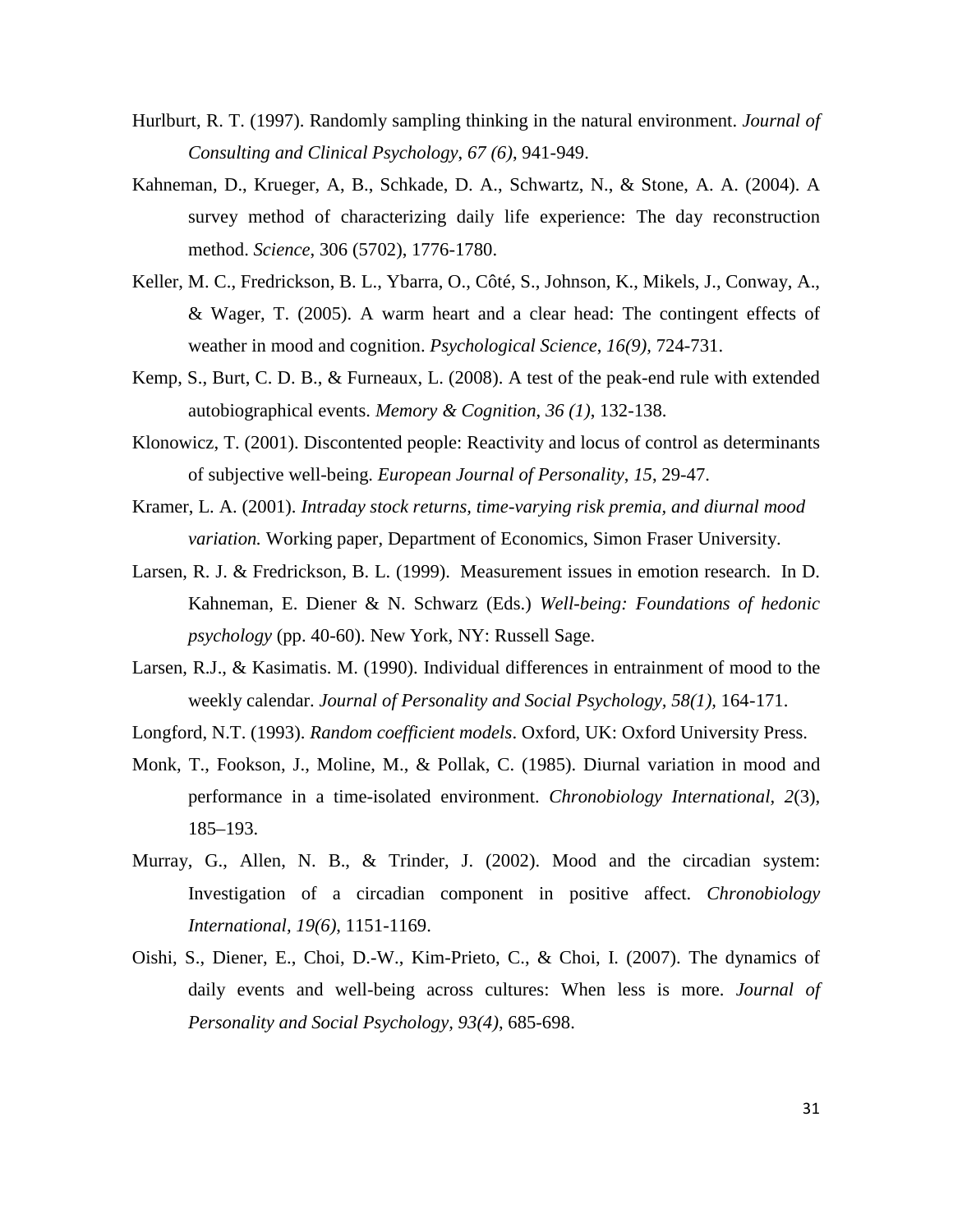- Parrott, W. G., & Sabini, J. (1990). Mood and memory under natural conditions: Evidence for mood incongruent recall. *Journal of Personality and Social Psychology, 59(2)*, 321-336.
- Peeters, F., Berkhof, J., Delespaul, P., Rottenberg, J., & Nicolson, N.A. (2006). Diurnal mood variation in major depressive disorder. *Emotion, 6(3),* 383-391.
- Rind, B. (1966). Effects of beliefs about weather conditions on tipping. *Journal of Applied Social Psychology, 26(2)*,137-147.
- Rind, B., & Strohmetz, D. (2001). Effects of belief about future weather conditions on restaurant tipping. *Journal of Applied Social Psychology, 31(10),* 2160-2164.
- Rossi, A. S., & Rossi, P. E. (1977). Body time and social time: Mood patterns by menstrual cycle phase and day of the week. *Social Science Research, 6*, 273-308.
- Rotter, J. B. (1966). Generalized expectancies for internal versus external control of reinforcement. *Psychological Monographs*, *80*, *(1, Whole No. 609).*
- Sanders, J. L., & Brizzolara, M. S. (1982). Relationships between weather and mood. *Journal of General Psychology, 107*, 155-156.
- Saunders, E. M., Jr. (1993). Stock prices and Wall Street weather. *American Economic Review, 83*, 1337-1345.
- Schkade, D. A., & Kahneman, D. (1998). Does living in California make people happy? A focusing illusion in judgments of life satisfaction. *Psychological Science, 9(5)*, 340-346.
- Schwartz, N., & Clore, G. L. (1983). Mood, misattribution, and judgments of well-being: Informative and directive functions of affective states. *Journal of Personality and Social Psychology, 45(3)*, 513-523.
- Simonsohn, U. (2007). Clouds make nerds look good: Field evidence of the impact of incidental factors on decision making. *Journal of Behavioral Decision Making, 20 (2),* 143-152.
- Smith, T. W. (1979). Happiness: Time trends, seasonal variations, intersurvey differences, and other mysteries. *Social Psychology Quarterly*, *42(1),* 18-30.
- Stone, A. A., Hedges, S. M., Neale, J. M., & Satin, M. S. (1985). Prospective and crosssectional mood reports offer no evidence of a "Blue Monday" phenomenon. *Journal of Personality and Social Psychology, 49(1)*, 129-134.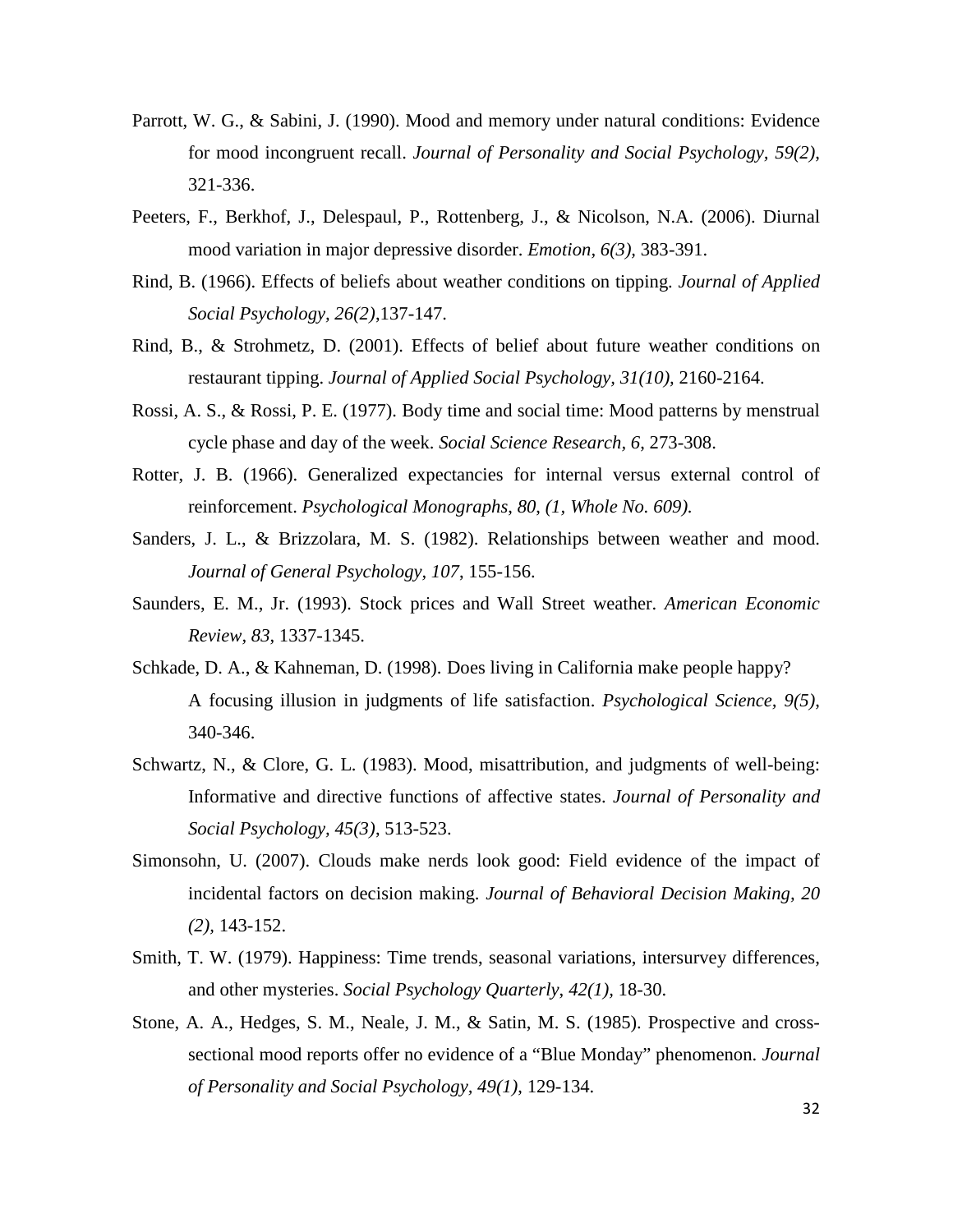- Stone, A. A., Schwartz, J. E., Schwartz, N., Schkade D., Krueger, A., & Kahneman, D. (2006). A population approach to the study of emotion: Diurnal rhythms of a working day examined with the day reconstruction method. *Emotion, 6(1),* 139-149.
- Stone, A. A., Smyth, J. M., Pickering, T., & Schwartz, J. (1996). Daily mood variability: Form of diurnal patterns and determinants of diurnal patterns. *Journal of Applied Social Psychology, 26 (14)*, 1286-1305.
- Strack, F., Argyle, M., & Schwartz, N. (1991). (Eds). *Subjective wellbeing: An interdisciplinary perspective*. Oxford, UK: Pergamon Press.
- Strack, F., Martin, L. L., & Schwartz, N. (1988). Priming and communication; Social determinants of information use in judgments of life satisfaction. *European Journal of Social Psychology, 18 (5)*, 429-442.
- Thayer, R. E. (1987). Problem perception, optimism, and related states as a function of the time of day (diurnal rhythm) and moderate exercise: Two arousal systems in interaction. *Motivation and Emotion, 11(1),* 19-36.
- Trombley, M. A. (1997). Stock prices and Wall Street weather: Additional evidence. *Quarterly Journal of Business and Economics, 36*, 11-21.
- Watson, D., & Tellegen, A. (1985). Toward a consensual structure of mood. *Psychological Bulletin, 98*, 219-235.
- Watson, D., Wiese, D., Vaidya, J., & Tellegen, A. (1999). The two general activation systems of affect: Structural findings, evolutionary considerations, and psychobiological evidence. *Journal of Personality and Social Psychology, 76(5)*, 820-838.
- Wood, C., & Magnello, M. (1992). Diurnal changes in perceptions of energy and mood. *Journal of the Royal Society of Medicine*, *85*, 191–194.
- Wood, C., Magnello, M., & Sharpe, M. C. (1992). Fluctuations in perceived energy and mood among patients with chronic fatigue syndrome. *Journal of the Royal Society of Medicine*, 85, 195-198.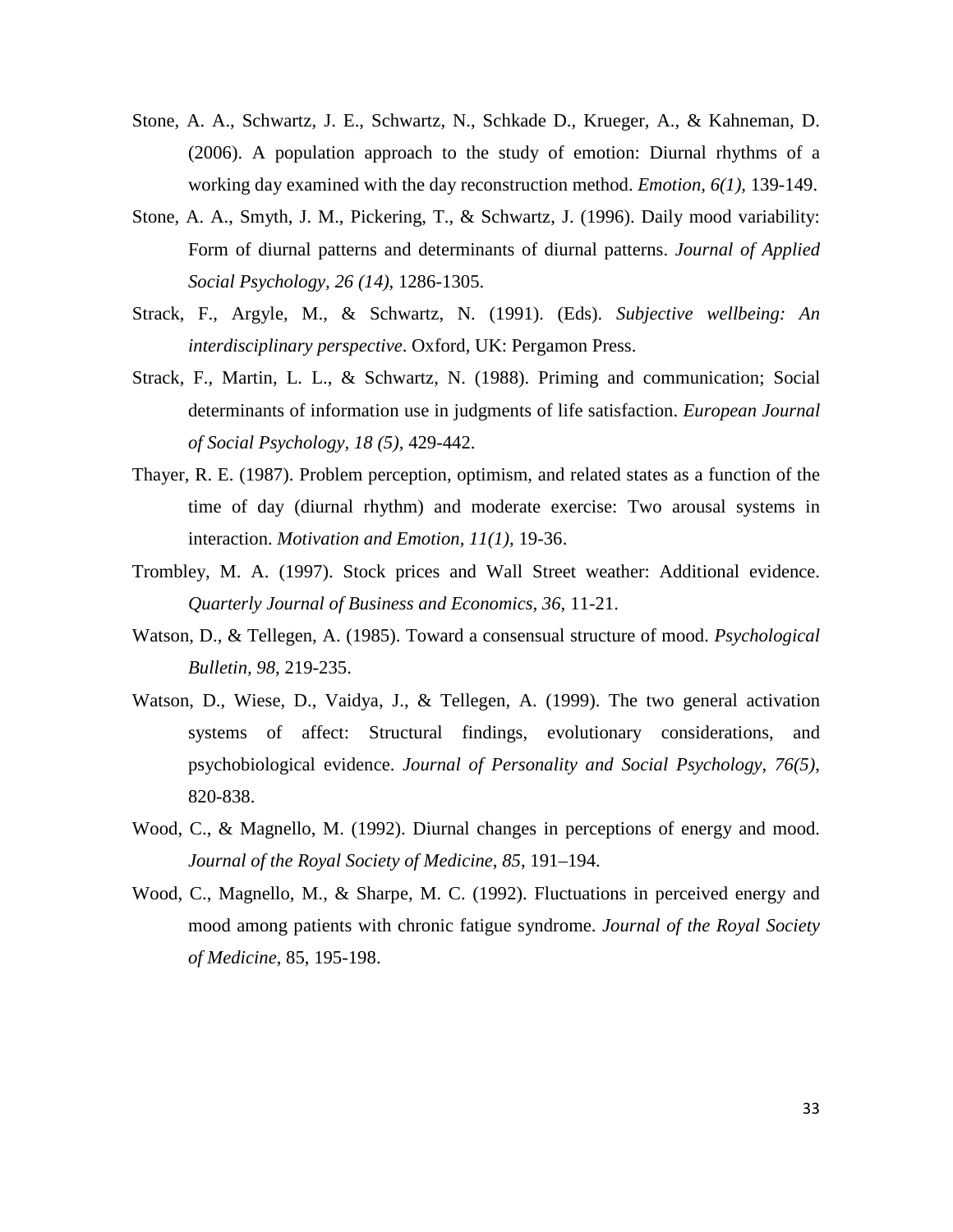|                                           | Model 1            |         | Model 2          |         | Model 3              |         | Model 4     |         | Model 5         |         | Model 6     |         |
|-------------------------------------------|--------------------|---------|------------------|---------|----------------------|---------|-------------|---------|-----------------|---------|-------------|---------|
|                                           | RANOVA for<br>mood |         | Type of activity |         | Different activities |         | Time of day |         | Day of the week |         | Weather     |         |
| <b>Fixed effects</b><br>Level 2 variables | Coefficient        | t-ratio | Coefficient      | t-ratio | Coefficient          | t-ratio | Coefficient | t-ratio | Coefficient     | t-ratio | Coefficient | t-ratio |
| Intercept                                 | 6.76               | 68.97   | 6.48             | 62.74   | 6.47                 | 62,22   | 6.19        | 41.80   | 6.13            | 39.36   | 6.10        | 35.45   |
| Phase 2                                   | $-0.11$            | $-0.84$ | $-0.16$          | $-1.18$ | $-0.21$              | $-1.62$ | $-0.23$     | $-1.68$ | $-0.23$         | $-1.63$ | $-0.12$     | $-0.80$ |
| Level 1 variables                         |                    |         |                  |         |                      |         |             |         |                 |         |             |         |
| Personal (personal=1, professional=0)     |                    |         | 0.46             | 9.10    | 0.33                 | 5.61    | 0.31        | 5.18    | 0.32            | 5.33    | 0.32        | 5.16    |
| Eating and drinking                       |                    |         |                  |         | 0.34                 | 4.41    | 0.33        | 4.32    | 0.32            | 4.15    | 0.34        | 4.26    |
| Entertainment                             |                    |         |                  |         | 0.31                 | 3.72    | 0.30        | 3.61    | 0.31            | 3.70    | 0.30        | 3.54    |
| Personal care/rest/sleep                  |                    |         |                  |         | $-0.17$              | $-1.97$ | $-0.12$     | $-1.32$ | $-0.13$         | $-1.49$ | $-0.11$     | $-1.20$ |
| Interacting with                          |                    |         |                  |         |                      |         |             |         |                 |         |             |         |
| Family/friends                            |                    |         |                  |         | 0.81                 | 9.15    | 0.79        | 9.00    | 0.76            | 8.65    | 0.76        | 8.53    |
| Children (professional)                   |                    |         |                  |         | 0.36                 | 2.57    | 0.35        | 2.45    | 0.36            | 2.53    | 0.34        | 2.35    |
| Time of the day (ref. 8:00-10:20)         |                    |         |                  |         |                      |         |             |         |                 |         |             |         |
| 10:21-12:40                               |                    |         |                  |         |                      |         | 0.30        | 2.75    | 0.31            | 2.80    | 0.26        | 2.32    |
| 12:41-15:00                               |                    |         |                  |         |                      |         | 0.40        | 3.70    | 0.44            | 3.99    | 0.35        | 3.02    |
| 15:01-17:20                               |                    |         |                  |         |                      |         | 0.25        | 1.61    | 0.28            | 1.75    | 0.08        | 0.50    |
| 17:21-19:40                               |                    |         |                  |         |                      |         | 0.30        | 1.87    | 0.29            | 1.78    | 0.09        | 0.53    |
| 19:41 and after                           |                    |         |                  |         |                      |         | 0.38        | 2.39    | 0.36            | 2.28    | 0.18        | 1.07    |
| Day of the week (ref. Monday)             |                    |         |                  |         |                      |         |             |         |                 |         |             |         |
| Tuesday                                   |                    |         |                  |         |                      |         |             |         | $-0.00$         | $-0.02$ | $-0.02$     | $-0.34$ |
| Wednesday                                 |                    |         |                  |         |                      |         |             |         | $-0.08$         | $-1.13$ | $-0.08$     | $-1.07$ |
| Thursday                                  |                    |         |                  |         |                      |         |             |         | 0.09            | 1.30    | 0.04        | 0.51    |
| Friday                                    |                    |         |                  |         |                      |         |             |         | 0.28            | 3.95    | 0.25        | 3.42    |
| Weather (Sunshine hours)                  |                    |         |                  |         |                      |         |             |         |                 |         | 0.02        | 2.13    |
| Random effects                            |                    |         |                  |         |                      |         |             |         |                 |         |             |         |
| Level 2 (individuals)                     |                    |         |                  |         |                      |         |             |         |                 |         |             |         |
| Intercept variance                        | 0.633              |         | 0.641            |         | 0.646                |         | 0.649       |         | 0.649           |         | 0.670       |         |
| Level 1 (occasions) variance              | 2.458              |         | 2.417            |         | 2.351                |         | 2.344       |         | 2.330           |         | 2.344       |         |

#### Table 1: Reported mood, activities, and incidental variables

Note: Coefficients/variance components significant at p<.001 are in **bold**, significant at p <.05 are <u>underlined</u> using<br>t-tests or chi<sup>2</sup> as appropriate.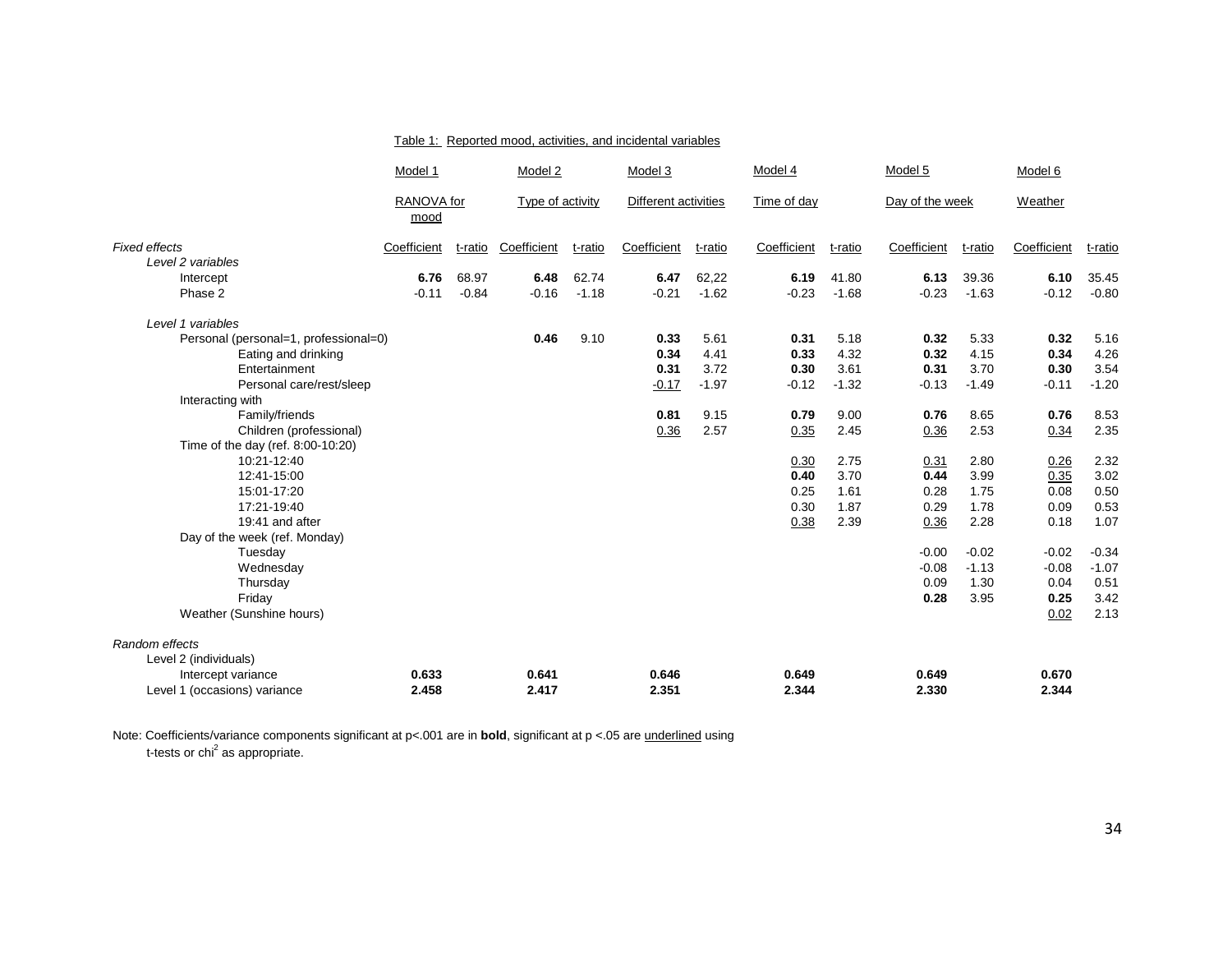# Table 2. Correlations of mood with SAM measures

| A. Correlations between individuals |                                    |                              | $(n=94)$             |                        |                   |  |  |  |
|-------------------------------------|------------------------------------|------------------------------|----------------------|------------------------|-------------------|--|--|--|
| SAM <sub>s</sub> :                  | Valence                            | Valence <sup>1</sup><br>1.00 | Arousal <sup>2</sup> | Dominance <sup>3</sup> | Mood <sup>4</sup> |  |  |  |
|                                     | Arousal                            | 0.07                         | 1.00                 |                        |                   |  |  |  |
|                                     | Dominance                          | $-0.21$                      | 0.32                 | 1.00                   |                   |  |  |  |
| Mood                                |                                    | $-0.66$                      | $-0.03$              | 0.41                   | 1.00              |  |  |  |
|                                     | B. Correlations within individuals |                              | $(n \geq 2,779)$     |                        |                   |  |  |  |
|                                     |                                    | Valence <sup>1</sup>         | Arousal <sup>2</sup> | Dominance <sup>3</sup> | Mod <sup>4</sup>  |  |  |  |
| SAM <sub>S</sub> :                  | Valence                            | 1.00                         |                      |                        |                   |  |  |  |
|                                     | Arousal                            | 0.07                         | 1.00                 |                        |                   |  |  |  |
|                                     | Dominance                          | $-0.37$                      | 0.01                 | 1.00                   |                   |  |  |  |
| Mood                                |                                    | $-0.57$                      | $-0.11$              | 0.33                   | 1.00              |  |  |  |
|                                     |                                    |                              |                      |                        |                   |  |  |  |

Note: figures in **bold** indicate p< 0.001

<sup>1</sup> Scale "happy" (1) left to "unhappy" right (9)<br><sup>2</sup> Scale: "aroused" (1) left to "quiet" (9) right<br><sup>3</sup> Scale: "lack of control" (1) left to "dominating" (9) right

 $4$  Scale: "very negative" (1) to "very positive" (10).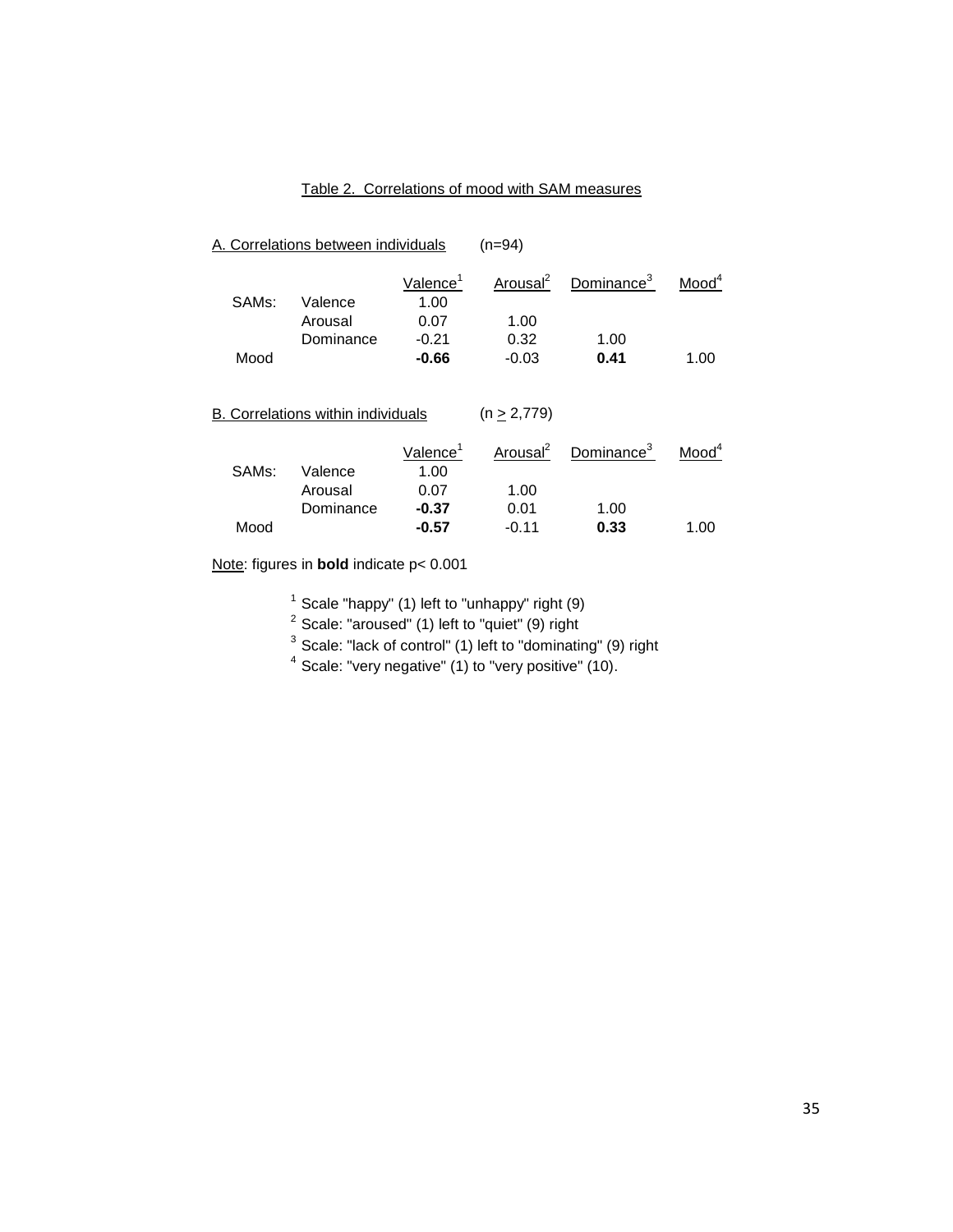# Figure 1. Mood as a function of personal and professional activities

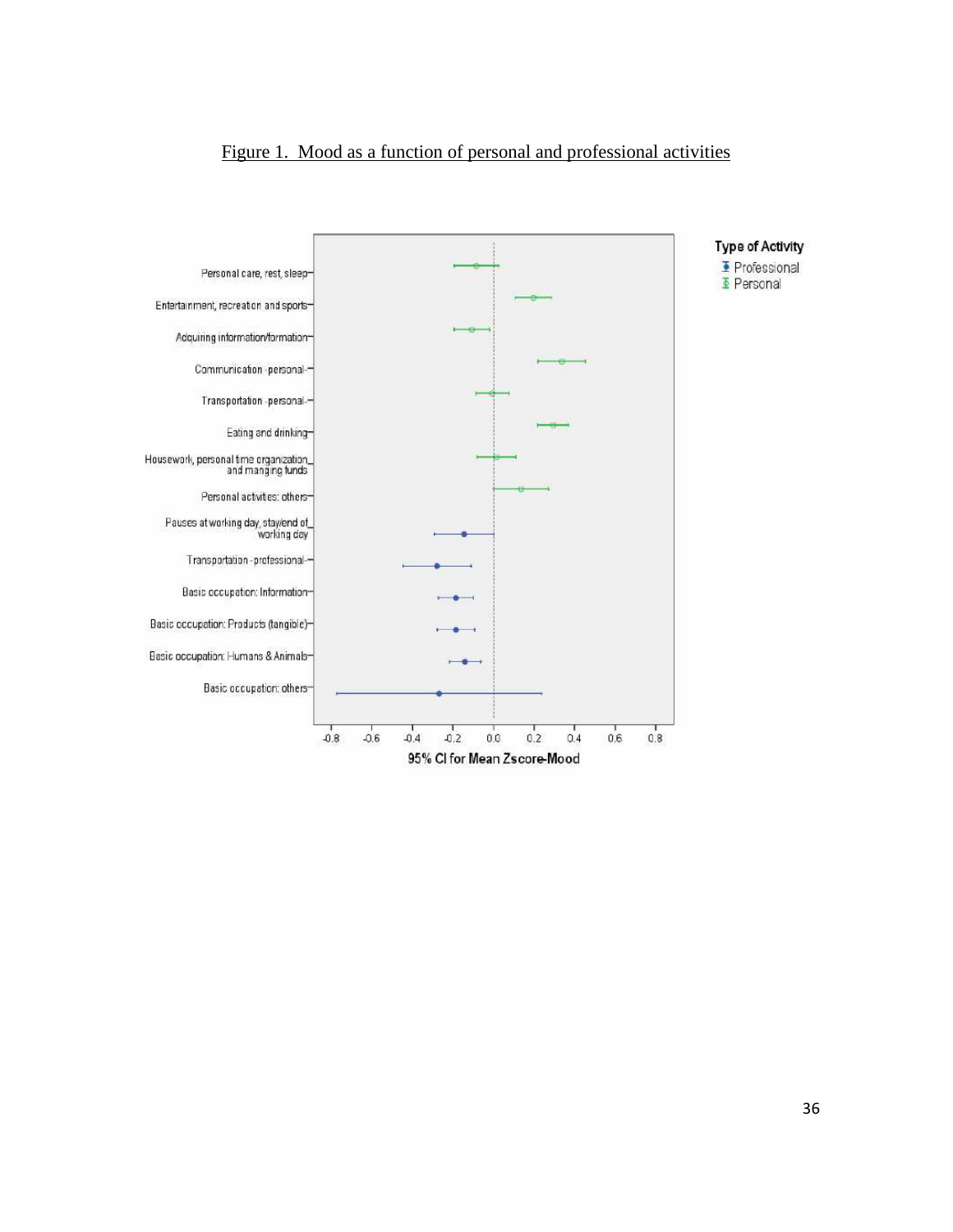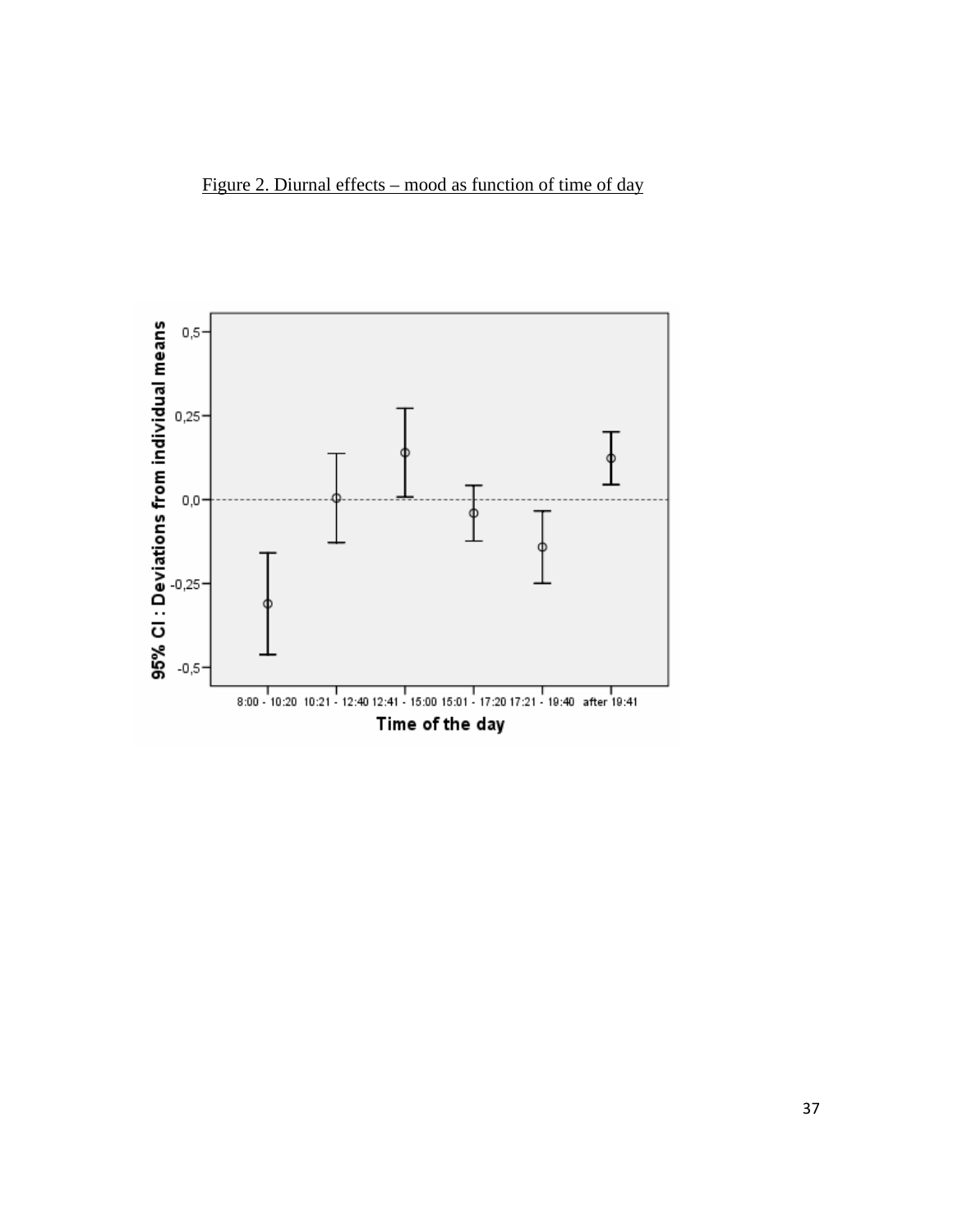